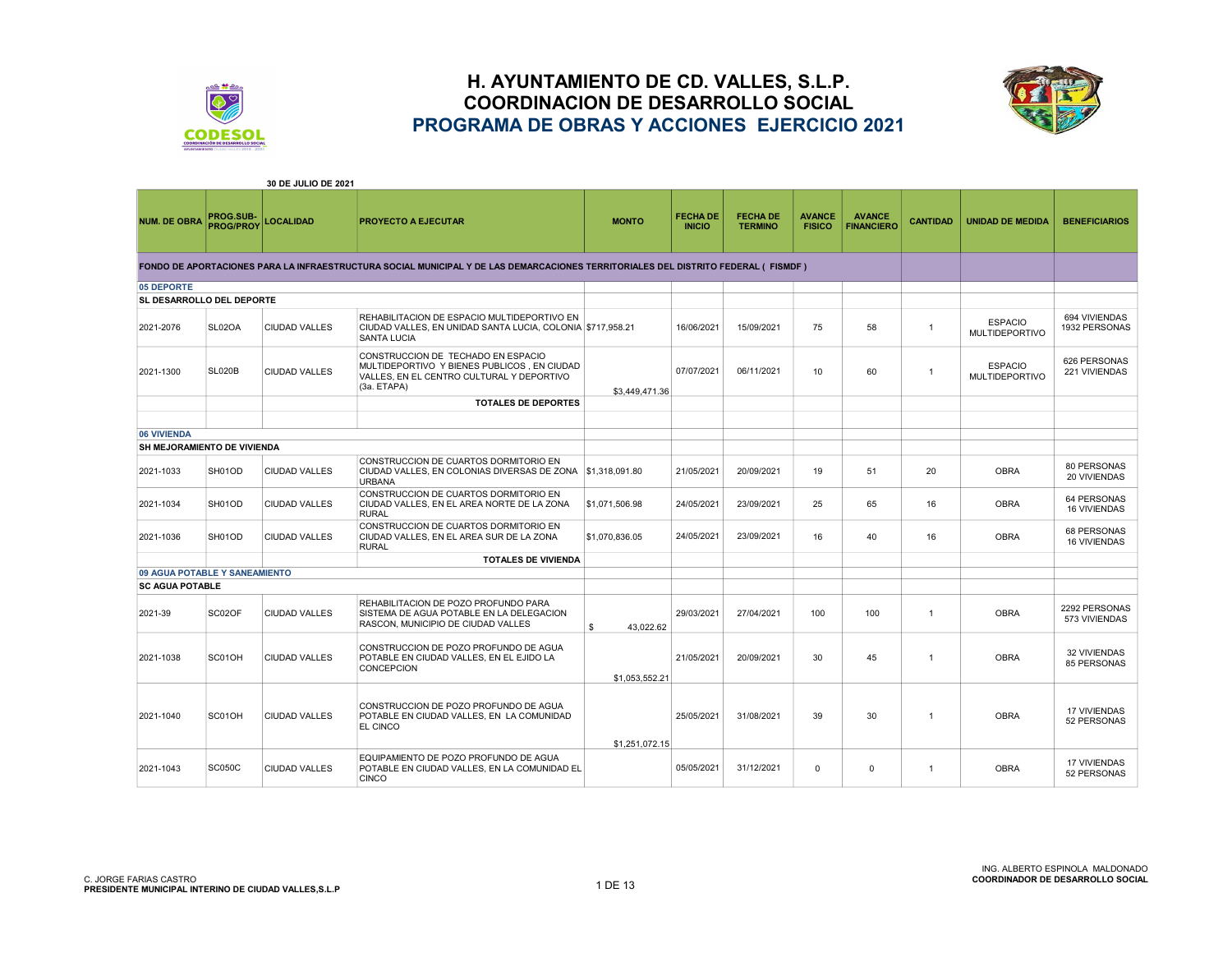



| 30 DE JULIO DE 2021         |                               |                      |                                                                                                                                                                                           |                    |                                  |                                   |                                |                                    |                 |                         |                                                               |
|-----------------------------|-------------------------------|----------------------|-------------------------------------------------------------------------------------------------------------------------------------------------------------------------------------------|--------------------|----------------------------------|-----------------------------------|--------------------------------|------------------------------------|-----------------|-------------------------|---------------------------------------------------------------|
| <b>NUM. DE OBRA</b>         | PROG.SUB-<br><b>PROG/PROY</b> | <b>LOCALIDAD</b>     | PROYECTO A EJECUTAR                                                                                                                                                                       | <b>MONTO</b>       | <b>FECHA DE</b><br><b>INICIO</b> | <b>FECHA DE</b><br><b>TERMINO</b> | <b>AVANCE</b><br><b>FISICO</b> | <b>AVANCE</b><br><b>FINANCIERO</b> | <b>CANTIDAD</b> | <b>UNIDAD DE MEDIDA</b> | <b>BENEFICIARIOS</b>                                          |
| 2021-1044                   | <b>SC010L</b>                 | <b>CIUDAD VALLES</b> | CONSTRUCCION DE SISTEMA DE AGUA POTABLE EN<br>CIUDAD VALLES. EN LA COMUNIDAD EL CINCO                                                                                                     |                    | 05/05/2021                       | 31/12/2021                        | $\mathbf 0$                    | $\Omega$                           | $\mathbf{1}$    | <b>SISTEMA</b>          | <b>17 VIVIENDAS</b><br>52 PERSONAS                            |
| 2021-1046                   | SC01OH                        | <b>CIUDAD VALLES</b> | CONSTRUCCION DE POZO PROFUNDO DE AGUA<br>POTABLE EN CIUDAD VALLES, EN LA LOCALIDAD<br>SABINO DEL OBISPO                                                                                   | \$1,291,406.73     | 25/05/2021                       | 25/08/2021                        | 40                             | 48                                 | $\mathbf{1}$    | <b>OBRA</b>             | <b>45 VIVIENDAS</b><br>155 PERSONAS                           |
| 2021-1048                   | <b>SC010L</b>                 | <b>CIUDAD VALLES</b> | CONSTRUCCION DE SISTEMA DE AGUA POTABLE EN<br>CIUDAD VALLES. EN LA LOCALIDAD SABINO DEL<br><b>OBISPO</b>                                                                                  |                    | 05/05/2021                       | 31/12/2021                        | $\Omega$                       | $\Omega$                           | $\mathbf{1}$    | <b>SISTEMA</b>          | <b>45 VIVIENDAS</b><br><b>155 PERSONAS</b>                    |
| 2021-1703                   | <b>SC010J</b>                 | <b>CIUDAD VALLES</b> | CONSTRUCCION DE LINEA DE CONDUCCION DE<br>AGUA POTABLE EN EL MUNICIPIO DE CIUDAD<br>VALLES, PARA LA LOCALIDAD SAN DIEGUITO                                                                |                    | 05/05/2021                       | 31/12/2021                        | 0                              | $\Omega$                           |                 | <b>METRO LINEAL</b>     | 273 VIVIENDAS<br>667 PERSONAS                                 |
| 2021-1049                   | SC050A                        | CIUDAD VALLES        | EQUIPAMIENTO DE CARCAMO DE AGUA POTABLE<br>EN EL MUNICIPIO DE CIUDAD VALLES. PARA LA<br>LOCALIDAD SAN DIEGUITO                                                                            |                    | 05/05/2021                       | 31/12/2021                        | $\Omega$                       | $\Omega$                           | $\mathbf{1}$    | LOTE DE EQUIPO          | 273 VIVIENDAS<br>667 PERSONAS                                 |
| SD ALCANTARILLADO Y DRENAJE |                               |                      |                                                                                                                                                                                           |                    |                                  |                                   |                                |                                    |                 |                         |                                                               |
| 2021-40                     | <b>SD030B</b>                 | <b>CIUDAD VALLES</b> | MANTENIMIENTO DEL DRENAJE PLUVIAL.<br>DESAZOLVE DE CANALES DE LA CABECERA<br>MUNICIPAL (ZONA URBANA)                                                                                      | 1.398.241.36<br>\$ | 01/04/2021                       | 30/06/2021                        | 80                             | 65                                 | 5362.39         | <b>METRO LINEAL</b>     | 27,777 PERSONAS                                               |
| 2021-2077                   | <b>SD010B</b>                 | <b>CIUDAD VALLES</b> | CONSTRUCCION DE DRENAJE PLUVIAL EN CIUDAD<br>VALLES. EN BOULEVARD ADOLFO LOPEZ MATEOS.<br>ENTRE CALLE TAURO Y ESCORPION, COLONIA<br><b>SANTA LUCIA</b>                                    | \$1,150,299.51     | 16/06/2021                       | 15/09/2021                        | 20                             | 69                                 | 156.6           | <b>METRO LINEAL</b>     | 694 VIVIENDAS<br>1932 PERSONAS<br>MUJERES 941<br>HOMBRES 991  |
| 2021-1051                   | <b>SD020A</b>                 | <b>CIUDAD VALLES</b> | REHABILITACION DE DRENAJE SANITARIO EN<br>CIUDAD VALLES, EN CALLES EMMA GODOY, SOR<br>JUANA INES DE LA CRUZ Y 8 DE MARZO, COLONIA<br>MUJERES EN SOLIDARIDAD                               | 1,275,920.49<br>\$ | 24/05/2021                       | 23/09/2021                        | 30                             | 30                                 | 379             | <b>METRO LINEAL</b>     | 55 VIVIENDAS<br>256 PERSONAS                                  |
| 2021-1052                   | <b>SD020B</b>                 | <b>CIUDAD VALLES</b> | REHABILITACION DE DREN PLUVIAL EN CIUDAD<br>VALLES EN CALLE ESCORPION ENTRE BOULEVARD<br>ADOLFO LOPEZ MATEOS Y CALLE<br>SAGITARIO, FRACCIONAMIENTO SANTA LUCIA (<br><b>SEGUNDA ETAPA)</b> | \$2,599,281.15     | 05/07/2021                       | 04/10/2021                        | 22                             | 35                                 | 309.63          | <b>METRO LINEAL</b>     | 39 VIVIENDAS<br>82 PERSONAS<br>40 MUJERES<br>41 HOMBRES       |
| 2021-1053                   | <b>SD010B</b>                 | <b>CIUDAD VALLES</b> | CONSTRUCCION DE DREN PLUVIAL EN CIUDAD<br>VALLES, EN BOULEVARD ADOLFO LOPEZ MATEOS<br>ENTRE CALLE 16 DE SEPTIEMBRE Y RIO<br>CABALLERO, FRACCIONAMIENTO ESTACION                           | \$3.692.400.08     | 05/07/2021                       | 04/10/2021                        | 4                              | 30                                 | 339.4           | <b>METRO LINEAL</b>     | 631 VIVIENDAS<br>1715 PERSONAS<br>HOMBRES: 850<br>MUJERES 864 |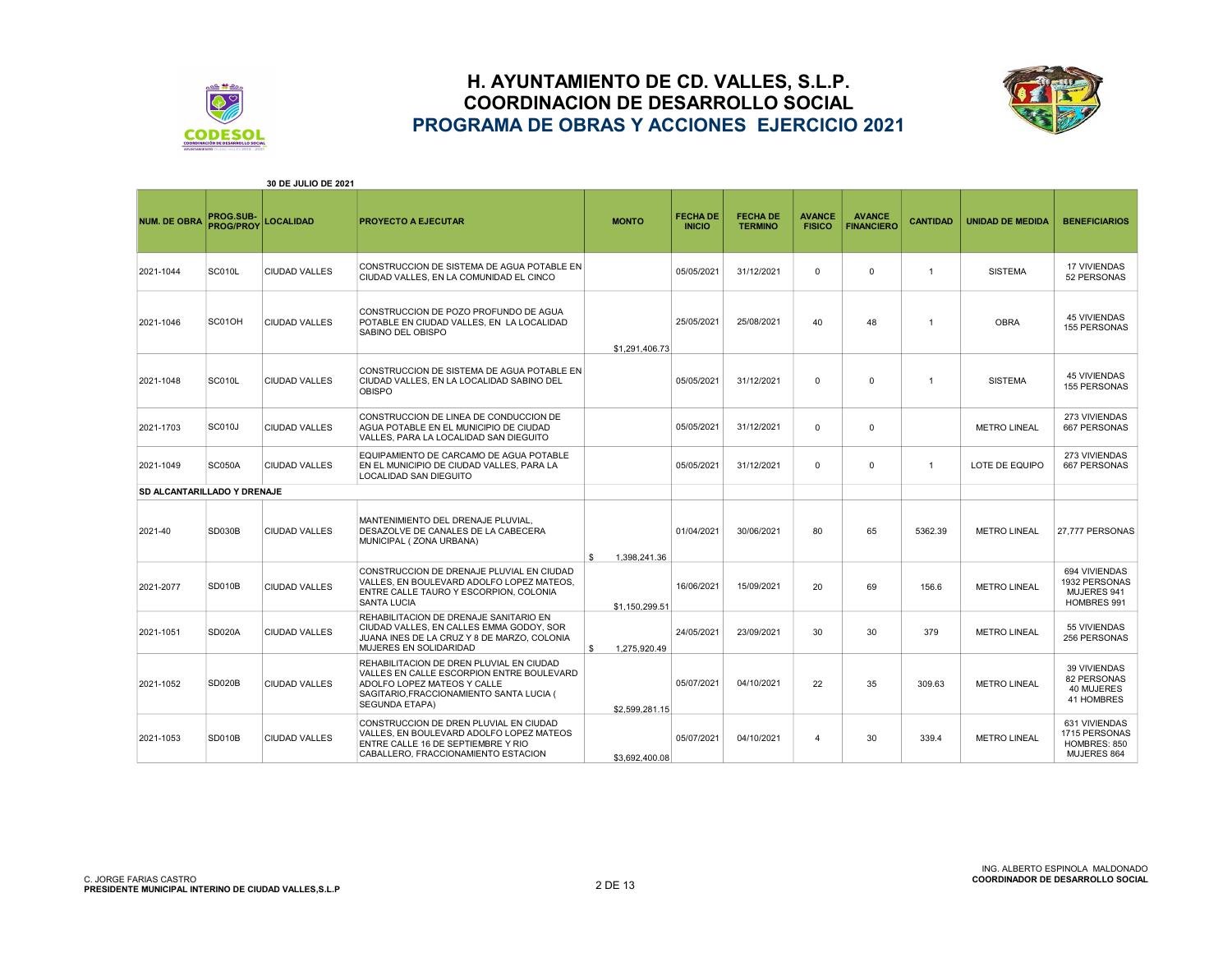



|                                                       |                                      | 30 DE JULIO DE 2021                                     |                                                                                                                                                                   |                    |                                  |                                   |                                |                                    |                 |                         |                                                         |
|-------------------------------------------------------|--------------------------------------|---------------------------------------------------------|-------------------------------------------------------------------------------------------------------------------------------------------------------------------|--------------------|----------------------------------|-----------------------------------|--------------------------------|------------------------------------|-----------------|-------------------------|---------------------------------------------------------|
| <b>NUM. DE OBRA</b>                                   | <b>PROG.SUB-</b><br><b>PROG/PROY</b> | <b>LOCALIDAD</b>                                        | <b>PROYECTO A EJECUTAR</b>                                                                                                                                        | <b>MONTO</b>       | <b>FECHA DE</b><br><b>INICIO</b> | <b>FECHA DE</b><br><b>TERMINO</b> | <b>AVANCE</b><br><b>FISICO</b> | <b>AVANCE</b><br><b>FINANCIERO</b> | <b>CANTIDAD</b> | <b>UNIDAD DE MEDIDA</b> | <b>BENEFICIARIOS</b>                                    |
| 2021-1055                                             | <b>SD030B</b>                        | <b>CIUDAD VALLES</b>                                    | MANTENIMIENTO DEL DRENAJE PLUVIAL,<br>DESAZOLVE DE ARROYOS DE LA CABECERA<br>MUNICIPAL (ZONA URBANA)                                                              | \$1,356,513.23     | 21/05/2021                       | 20/08/2021                        | 30                             | 47                                 | 39723.7         | <b>METRO CUADRADO</b>   | 4783                                                    |
| 2021-2460                                             | <b>SD040A</b>                        | <b>CIUDAD VALLES</b>                                    | AMPLIACION DE DRENAJE SANITARIO EN CIUDAD<br>VALLES, EN CALLE BELISARIO DOMINGUEZ, ENTRE<br>CALLE VICENTE GUERRERO Y EMILIANO ZAPATA.<br>FRACCIONAMIENTO ESTACION | \$224.840.28       | 16/07/2021                       | 15/09/2021                        | $\Omega$                       | $\Omega$                           | 192.6           | ML                      | <b>4 VIVIENDAS</b>                                      |
|                                                       |                                      | <b>S6 TRATAMIENTO Y DISPOSICION DE AGUAS RESIDUALES</b> |                                                                                                                                                                   |                    |                                  |                                   |                                |                                    |                 |                         |                                                         |
| 2021-41                                               | S6010A                               | <b>CIUDAD VALLES</b>                                    | CONSTRUCCION DE PLANTA DE TRATAMIENTO DE<br>AGUAS RESIDUALES EN SECTOR UNO DEL EJIDO<br>LAGUNA DEL MANTE, MUNICIPIO DE CIUDAD VALLES                              | \$7,488,623.81     | 04/06/2021                       | 03/12/2021                        | 22                             | 97                                 | $\overline{1}$  | <b>OBRA</b>             | 250 VIVIENDAS<br><b>DIRECTAS 14</b><br><b>VIVIENDAS</b> |
|                                                       |                                      |                                                         | TOTALES AGUA Y SANEAMIENTO                                                                                                                                        |                    |                                  |                                   |                                |                                    |                 |                         |                                                         |
| <b>10 ELECTRIFICACION</b>                             |                                      |                                                         |                                                                                                                                                                   |                    |                                  |                                   |                                |                                    |                 |                         |                                                         |
|                                                       | <b>SG ELECTRIFICACION</b>            |                                                         |                                                                                                                                                                   |                    |                                  |                                   |                                |                                    |                 |                         |                                                         |
| 2021-1065                                             |                                      | <b>CIUDAD VALLES (</b><br><b>CARECERA</b>               | <b>ELECTRIFICACION</b>                                                                                                                                            |                    | 04/02/2021                       | 31/12/2021                        | $\Omega$                       | 0                                  |                 | <b>POSTE</b>            |                                                         |
|                                                       |                                      |                                                         | <b>TOTALES DE ELECTRIFICACION</b>                                                                                                                                 |                    |                                  |                                   |                                |                                    |                 |                         |                                                         |
|                                                       |                                      |                                                         |                                                                                                                                                                   |                    |                                  |                                   |                                |                                    |                 |                         |                                                         |
| <b>11 DESARROLLO URBANO</b><br><b>SE URBANIZACION</b> |                                      |                                                         |                                                                                                                                                                   |                    |                                  |                                   |                                |                                    |                 |                         |                                                         |
|                                                       |                                      |                                                         | CONSTRUCCION DE PAVIMENTACION EN CIUDAD                                                                                                                           |                    |                                  |                                   |                                |                                    |                 |                         | 81 VIVIENDAS                                            |
| 2021-42                                               | SE01OH                               | <b>CIUDAD VALLES</b>                                    | VALLES. EN CALLE ZARAGOZA. ENTRE CALLE<br>LERDO DE TEJADA Y 30 DE MAYO, COLONIA<br><b>ALTAVISTA</b>                                                               | \$2,277,357.43     | 26/05/2021                       | 25/09/2021                        | 19                             | 40                                 | $\overline{1}$  | <b>OBRA</b>             | 215 PERSONAS<br>H: 107<br>M: 108                        |
| 2021-43                                               | SE01OH                               | <b>CIUDAD VALLES</b>                                    | CONSTRUCCION DE PAVIMENTACION EN CIUDAD<br>VALLES EN CALLE LINARES, ENTRE CALLE<br>GENERAL OSUNA Y RAMIREZ, COLONIA LAS BRISAS                                    | \$2,481,404.15     | 27/05/2021                       | 26/09/2021                        | 49                             | 67                                 | $\overline{1}$  | <b>OBRA</b>             | <b>86 VIVIENDAS</b><br>237 PERSONAS<br>H: 122<br>M: 115 |
| 2021-46                                               | SE01OH                               | <b>CIUDAD VALLES</b>                                    | CONSTRUCCION DE PAVIMENTACION EN CIUDAD<br>VALLES EN CALLE COLON. ENTRE CALLE RAMIREZ Y<br>AVENIDA EJERCITO MEXICANO, COLONIA ALTAVISTA                           | \$1,782,228.64     | 27/05/2021                       | 26/09/2021                        | 33                             | 41                                 | $\overline{1}$  | <b>OBRA</b>             | <b>14 VIVIENDAS</b><br>23 PERSONAS<br>H: 9<br>M: 14     |
| 2021-47                                               | SE01OH                               | <b>CIUDAD VALLES</b>                                    | CONSTRUCCION DE PAVIMENTACION EN CIUDAD<br>VALLES, EN CALLE CONSTITUCION, ENTRE CALLE<br>IGUALA Y TANCANHUITZ, COLONIA LA PIMIENTA                                | \$3.686.221.08     | 26/05/2021                       | 25/09/2021                        | 40                             | 44                                 | $\overline{1}$  | <b>OBRA</b>             | 128 VIVIENDAS<br>399 PERSONAS<br>H: 178<br>M: 221       |
| 2021-49                                               | SE01OH                               | <b>CIUDAD VALLES</b>                                    | CONSTRUCCION DE PAVIMENTACION EN CIUDAD<br>VALLES. EN CALLE JAIME NUNO. ENTRE CALLE JUAN<br>SARABIA Y JOSE PEÑALOSA, COLONIA MORALES                              | 1,124,949.78<br>\$ | 01/04/2021                       | 15/08/2021                        | 85                             | 72                                 | $\overline{1}$  | <b>OBRA</b>             | 57 VIVIENDAS<br>104 PERSONAS<br>H: 44<br>M: 60          |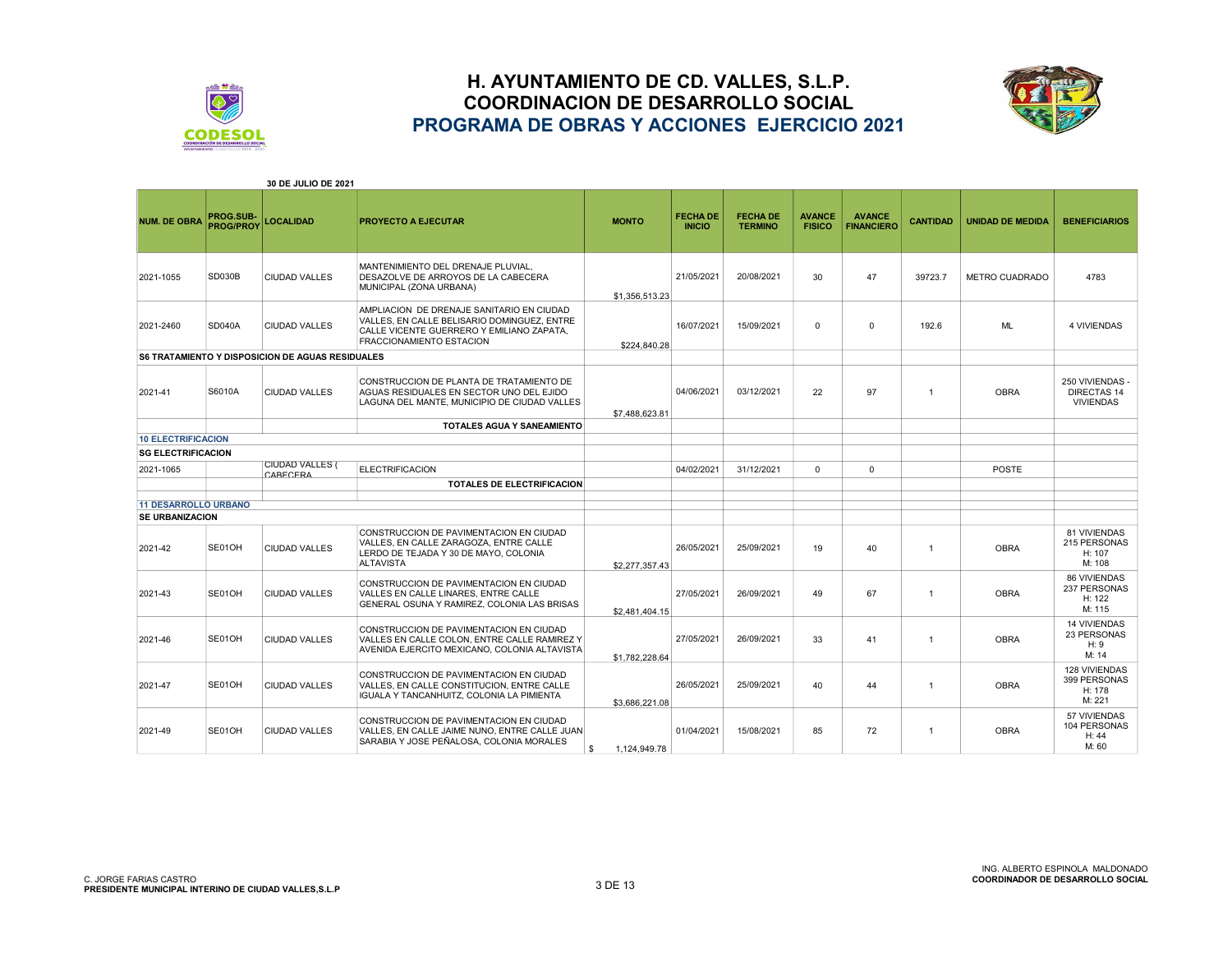



|                     |                               | <b>30 DE JULIO DE 2021</b> |                                                                                                                                                             |                  |                                  |                                   |                                |                                    |                 |                         |                                                      |
|---------------------|-------------------------------|----------------------------|-------------------------------------------------------------------------------------------------------------------------------------------------------------|------------------|----------------------------------|-----------------------------------|--------------------------------|------------------------------------|-----------------|-------------------------|------------------------------------------------------|
| <b>NUM. DE OBRA</b> | PROG.SUB-<br><b>PROG/PROY</b> | LOCALIDAD                  | <b>PROYECTO A EJECUTAR</b>                                                                                                                                  | <b>MONTO</b>     | <b>FECHA DE</b><br><b>INICIO</b> | <b>FECHA DE</b><br><b>TERMINO</b> | <b>AVANCE</b><br><b>FISICO</b> | <b>AVANCE</b><br><b>FINANCIERO</b> | <b>CANTIDAD</b> | <b>UNIDAD DE MEDIDA</b> | <b>BENEFICIARIOS</b>                                 |
| 2021-50             | SE01OH                        | <b>CIUDAD VALLES</b>       | CONSTRUCCION DE PAVIMENTACION EN CIUDAD<br>VALLES, EN CALLE MARIANO ARISTA, ENTRE CALLE<br>AMERICAS Y ARROYO, COLONIA MORALES                               | \$<br>879.910.00 | 01/04/2021                       | 30/06/2021                        | 100                            | 86                                 | $\mathbf{1}$    | <b>OBRA</b>             | 69 VIVIENDAS<br>226 PERSONAS<br>H: 105<br>M. 121     |
| 2021-52             | SE01OH                        | <b>CIUDAD VALLES</b>       | CONSTRUCCION DE PAVIMENTACION EN CIUDAD<br>VALLES. EN CALLE BRASIL. ENTRE CALLE VICENTE<br>C. SALAZAR Y BOULEVARD LAZARO CARDENAS.<br>COLONIA CUAUHTEMOC    | 1,570,907.56     | 02/04/2021                       | 30/06/2021                        | 100                            | 100                                | $\mathbf{1}$    | <b>OBRA</b>             | <b>41 VIVIENDAS</b><br>95 PERSONAS<br>H: 46<br>M: 49 |
| 2021-55             | SE01OH                        | <b>CIUDAD VALLES</b>       | CONSTRUCCION DE PAVIMENTACION EN CIUDAD<br>VALLES, EN CALLE VICENTE C. SALAZAR, ENTRE<br>CALLE MANUEL JOSE OTHON Y PONCIANO<br>ARRIAGA, COLONIA ALTAVISTA   | \$3,789,898.63   | 27/05/2021                       | 26/09/2021                        | 35                             | 34                                 | $\mathbf{1}$    | <b>OBRA</b>             | 83 VIVIENDAS<br>207 PERSONAS<br>H:94<br>M:113        |
| 2021-60             | SE01OH                        | <b>CIUDAD VALLES</b>       | CONSTRUCCION DE PAVIMENTACION EN CIUDAD<br>VALLES, EN CALLE VICENTE C. SALAZAR ENTRE<br>CALLE MAGNOLIA Y JAZMIN, COLONIA PORVENIR                           | \$1,626,301.46   | 27/05/2021                       | 26/09/2021                        | 15                             | 30                                 | $\mathbf{1}$    | <b>OBRA</b>             | 40 VIVIENDAS<br>119 PERSONAS<br>H: 49<br>M: 70       |
| 2021-65             | SE01OH                        | <b>CIUDAD VALLES</b>       | CONSTRUCCION DE PAVIMENTACION EN CIUDAD<br>VALLES, EN CALLE COMONFORT, ENTRE CALLE<br>ADOLFO RUIZ CORTINEZ Y CALLE TERCERA,<br>COLONIA BONIFACIO SALINAS    | 1,228,687.18     | 02/04/2021                       | 30/08/2021                        | 94                             | 74                                 | $\mathbf{1}$    | <b>OBRA</b>             | 39 VIVIENDAS<br>113 PERSONAS<br>H:58<br>M: 55        |
| 2021-69             | SE01OH                        | <b>CIUDAD VALLES</b>       | CONSTRUCCION DE PAVIMENTACION EN CIUDAD<br>VALLES. EN CALLE TERCERA. ENTRE FRAY JUAN DE<br>MOLLINEDO Y AVENIDA QUINTA, COLONIA MENDEZ                       | \$3,012,253.32   | 24/05/2021                       | 23/09/2021                        | 11                             | 37                                 | $\mathbf{1}$    | <b>OBRA</b>             | 57 VIVIENDAS<br>87 PERSONAS<br>H:49<br>M:38          |
| 2021-1057           | <b>SE010M</b>                 | <b>CIUDAD VALLES</b>       | CONSTRUCCION DE PUENTE VEHICULAR EN CIUDAD<br>VALLES, EN CALLE TANCANHUITZ ENTRE CALLE<br>FRANCISCO ZARCO Y FLORES MAGON, COLONIA LA<br><b>PIMIENTA</b>     | \$630,577.01     | 25/05/2021                       | 25/08/2021                        | $\mathbf 0$                    | 30                                 | 22.7            | <b>METRO LINEAL</b>     | <b>47 VIVIENDAS</b><br>101 PERSONAS<br>M: 46<br>H:55 |
| 2021-1059           | <b>SE010M</b>                 | <b>CIUDAD VALLES</b>       | CONSTRUCCION DE PUENTE VEHICULAR EN CIUDAD<br>VALLES. EN CALLE TANCUILIN ENTRE CALLE<br>PRADOS Y ARENAS, COLONIA RAFAEL CURIEL                              | \$574.032.74     | 26/05/2021                       | 25/08/2021                        | 20                             | 65                                 | 27.7            | <b>METRO LINEAL</b>     | <b>15 VIVIENDAS</b><br>81 PERSONAS<br>H:38<br>M:43   |
| 2021-1060           | <b>SE010M</b>                 | CIUDAD VALLES              | CONSTRUCCION DE PUENTE VEHICULAR EN CIUDAD<br>VALLES. EN CALLE COY ENTRE CALLE MARES Y<br>PUENTE, COLONIA RAFAEL CURIEL                                     | \$461,817.04     | 26/05/2021                       | 25/08/2021                        | 90                             | 92                                 | 14.7            | <b>METRO LINEAL</b>     | <b>34 VIVIENDAS</b><br>83 PERSONAS<br>M:47<br>H:36   |
| 2021-1061           | <b>SE010M</b>                 | <b>CIUDAD VALLES</b>       | CONSTRUCCION DE PUENTE VEHICULAR EN CIUDAD<br>VALLES. EN CALLE COY ENTRE CALLE PLAYA Y<br>CALLE ARROYO, COLONIA RAFAEL CURIEL                               | \$516,900.52     | 26/05/2021                       | 25/08/2021                        | 90                             | 92                                 | 30.7            | <b>METRO LINEAL</b>     | 26 VIVIENDAS<br>104 PERSONAS<br>M:54<br>H:50         |
| 2021-2090           | SE01OH                        | CIUDAD VALLES              | CONSTRUCCION DE PAVIMENTACION EN CIUDAD<br>VALLES, EN CALLE ZACATECAS, ENTRE BOULEVARD<br>ADOLFO LOPEZ MATEOS Y CALLE VALLE FLORIDO,<br>COLONIA DR. MARQUEZ | \$1,517,974.16   | 28/07/2021                       | 27/10/2021                        | $\Omega$                       | 30                                 | $\mathbf{1}$    | <b>OBRA</b>             | 41 VIVIENDAS<br>132 PERSONAS<br>H: 60<br>M: 72       |

#### 30 DE JULIO DE 2021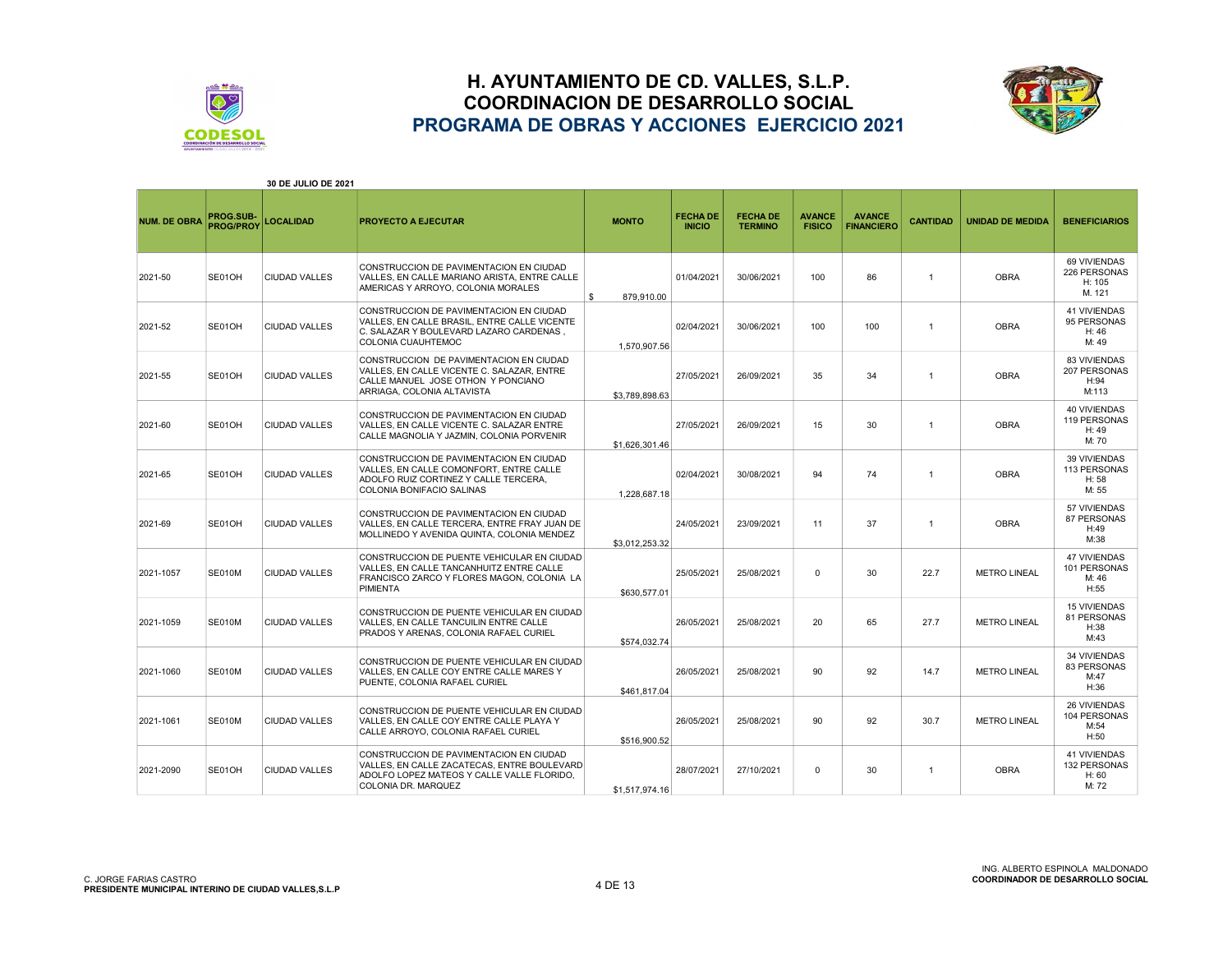



|                                                         |                                      | 30 DE JULIO DE 2021                       |                                                                                                                                                                                                        |                  |                                  |                                   |                                |                                    |                 |                         |                                                                |
|---------------------------------------------------------|--------------------------------------|-------------------------------------------|--------------------------------------------------------------------------------------------------------------------------------------------------------------------------------------------------------|------------------|----------------------------------|-----------------------------------|--------------------------------|------------------------------------|-----------------|-------------------------|----------------------------------------------------------------|
| <b>NUM. DE OBRA</b>                                     | <b>PROG.SUB-</b><br><b>PROG/PROY</b> | <b>LOCALIDAD</b>                          | PROYECTO A EJECUTAR                                                                                                                                                                                    | <b>MONTO</b>     | <b>FECHA DE</b><br><b>INICIO</b> | <b>FECHA DE</b><br><b>TERMINO</b> | <b>AVANCE</b><br><b>FISICO</b> | <b>AVANCE</b><br><b>FINANCIERO</b> | <b>CANTIDAD</b> | <b>UNIDAD DE MEDIDA</b> | <b>BENEFICIARIOS</b>                                           |
| 2021-2091                                               | SE01OH                               | <b>CIUDAD VALLES</b>                      | CONSTRUCCION DE PAVIMENTACION EN CIUDAD<br>VALLES, EN CALLE ZINC, ENTRE CALLE HUERTA Y<br>AVENIDA MEXICO, COLONIA LAZARO CARDENAS                                                                      | \$755,085.89     | 14/06/2021                       | 13/09/2021                        | 5                              | 30                                 | $\overline{1}$  | <b>OBRA</b>             | 17 VIVIENDAS<br>55 PERSONAS<br>25 MUJERES<br>30 HOMBRES        |
| 2021-2093                                               | SE01OH                               | <b>CIUDAD VALLES</b>                      | CONSTRUCCION DE PAVIMENTACION EN CIUDAD<br>VALLES, EN CALLE ARGENTINA, ENTRE CALLE<br>HUERTA Y AVENIDA MEXICO, COLONIA LAZARO<br><b>CARDENAS</b>                                                       | \$1,102,874.25   | 14/06/2021                       | 13/09/2021                        | $\overline{2}$                 | 30                                 | $\overline{1}$  | <b>OBRA</b>             | 29 VIVIENDAS<br>85 PÉRSONAS<br>43 MUJERES<br>42 HOMBRE         |
| 2021-2096                                               | SE01OH                               | <b>CIUDAD VALLES</b>                      | CONSTRUCCION DE PAVIMENTACION EN CIUDAD<br>VALLES. EN CALLE ROSALES. ENTRE CALLE ALAMO<br>Y AVENIDA ESTADIO, COLONIA EMILIANO ZAPATA                                                                   | \$1,232,692.10   | 14/06/2021                       | 13/09/2021                        | 5                              | 30                                 | $\overline{1}$  | <b>OBRA</b>             | <b>43 VIVIENDAS</b><br>126 PERSONAS<br>H:68<br>M:58            |
| 2021-2098                                               | SE01OH                               | <b>CIUDAD VALLES</b>                      | CONSTRUCCION DE PAVIMENTACION EN CIUDAD<br>VALLES. EN CALLE JOSE MARIA MORELOS Y PAVON<br>ENTRE BOULEVARD VICENTE C. SALAZAR Y CALLE<br>PEDRO J. MENDEZ, COLONIA FRANCISCO I, MADERO                   |                  | 05/08/2021                       | 04/12/2021                        | 0                              | $\Omega$                           | $\mathbf{1}$    | <b>OBRA</b>             | <b>82 VIVIENDAS</b><br>98 H<br>113 M<br>221 PERSONAS           |
| 2021-2100                                               | SE01OH                               | <b>CIUDAD VALLES</b>                      | CONSTRUCCION DE PAVIMENTACION EN CIUDAD<br>VALLES. EN CALLE CONDOR. ENTRE CALLE<br>PELICANO Y PAVO REAL, FRACCIONAMIENTO LAS<br><b>HUASTECAS</b>                                                       | \$1,861,681.30   | 28/07/2021                       | 27/10/2021                        | 0                              | 30                                 | $\overline{1}$  | <b>OBRA</b>             | 51 VIVIENDAS<br>153 PERSONAS<br>88 M<br>65 H                   |
| 2021-2101                                               | SE02OJ                               | <b>CIUDAD VALLES</b>                      | AMPLIACION DE ALUMBRADO PUBLICO EN CIUDAD<br>VALLES. EN LA CARRETERA VALLES-TAMPICO<br>ENTRE CALLE SAN MIGUEL DEL FRACCIONAMIENTO<br>LOMAS DE SAN JOSE. A LIBRAMIENTO ORIENTE DE<br>LA COLONIA MILITAR | \$2,796,423.60   | 29/07/2021                       | 28/09/2021                        | 0                              | 30                                 | 64              | <b>LUMINARIA</b>        | 223 VIVIENDAS<br>630 PERSONAS<br>319 M<br>311 H                |
| 2021-1062                                               | <b>SE040B</b>                        | <b>CIUDAD VALLES</b>                      | MANTENIMIENTO DE BANQUETAS EN CIUDAD<br>VALLES EN CALLE 16 DE SEPTIEMBRE, ENTRE<br>CALLE RIO TAMESI Y RIO TAMUIN,<br>FRACCIONAMIENTO ESTACION                                                          | \$161.427.17     | 23/06/2021                       | 24/07/2021                        | 100                            | 100                                | 171.42          | <b>METRO LINEAL</b>     | 632 VIVIENDAS<br>1715 PERSONAS<br>HOMBRES: 850<br>MUJERES: 865 |
|                                                         |                                      |                                           | TOTALES DESARROLLO URBANO                                                                                                                                                                              |                  |                                  |                                   |                                |                                    |                 |                         |                                                                |
| <b>GASTOS INDIRECTOS</b><br><b>U6 GASTOS INDIRECTOS</b> |                                      |                                           |                                                                                                                                                                                                        |                  |                                  |                                   |                                |                                    |                 |                         |                                                                |
| 2021-73                                                 | U603OA                               | CIUDAD VALLES (<br>CABECERA<br>MUNICIPAL) | GASTOS INDIRECTOS 2021 (SERVICIOS<br>PROFESIONALES, CIENTIFICOS, TECNICOS Y OTROS<br>SERVICIOS )                                                                                                       | \$<br>954,061.86 | 22/03/2021                       | 31/12/2021                        | 22                             | 22                                 | 4               | <b>INFORME</b>          | 189,166                                                        |
| 2021-74                                                 | U6030C                               | CIUDAD VALLES (<br>CABECERA<br>MUNICIPAL) | GASTOS INDIRECTOS 2021 ( SERVICIOS DE<br>INSTALACION, REPARACION, MANTENIMIENTO Y<br>CONSERVACION DE VEHICULOS )                                                                                       |                  | 04/02/2021                       | 31/12/2021                        | 49                             | 49                                 | 12              | <b>VEHICULO</b>         | 189166                                                         |
|                                                         |                                      |                                           | TOTALES DE GASTOS INDIRECTOS                                                                                                                                                                           |                  |                                  |                                   |                                |                                    |                 |                         |                                                                |
|                                                         |                                      |                                           | FONDO DE APORTACIONES PARA EL FORTALECIMIENTO DE LOS MUNICIPIOS Y DE LAS DEMARCACIONES TERRITORIALES DEL DISTRITO FEDERAL (FORTAMUNDF)                                                                 |                  |                                  |                                   |                                |                                    |                 |                         |                                                                |
|                                                         |                                      |                                           |                                                                                                                                                                                                        |                  |                                  |                                   |                                |                                    |                 |                         |                                                                |
| 01 OBLIGACIONES FINANCIERAS                             |                                      |                                           |                                                                                                                                                                                                        |                  |                                  |                                   |                                |                                    |                 |                         |                                                                |
| 01 DEUDA PUBLICA                                        |                                      |                                           |                                                                                                                                                                                                        |                  |                                  |                                   |                                |                                    |                 |                         |                                                                |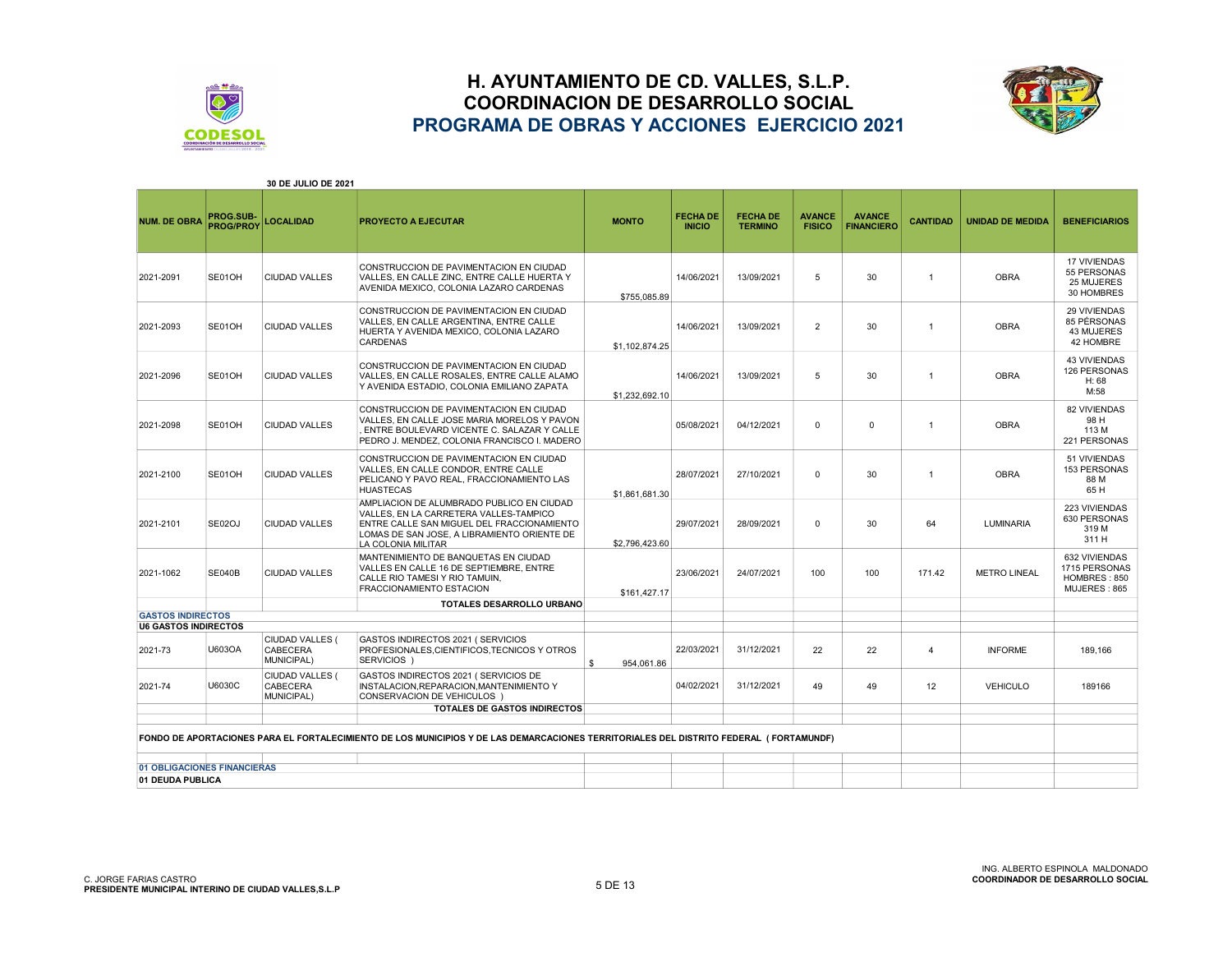



|                                     |                               | <b>30 DE JULIO DE 2021</b>                |                                                                                                                                                           |                    |                                  |                                   |                                |                                    |                 |                         |                                      |
|-------------------------------------|-------------------------------|-------------------------------------------|-----------------------------------------------------------------------------------------------------------------------------------------------------------|--------------------|----------------------------------|-----------------------------------|--------------------------------|------------------------------------|-----------------|-------------------------|--------------------------------------|
| <b>NUM. DE OBRA</b>                 | PROG.SUB-<br><b>PROG/PROY</b> | <b>LOCALIDAD</b>                          | <b>PROYECTO A EJECUTAR</b>                                                                                                                                | <b>MONTO</b>       | <b>FECHA DE</b><br><b>INICIO</b> | <b>FECHA DE</b><br><b>TERMINO</b> | <b>AVANCE</b><br><b>FISICO</b> | <b>AVANCE</b><br><b>FINANCIERO</b> | <b>CANTIDAD</b> | <b>UNIDAD DE MEDIDA</b> | <b>BENEFICIARIOS</b>                 |
| 2021-76                             | 01OB                          | CIUDAD VALLES (<br>CABECERA<br>MUNICIPAL) | OBLIGACIONES FINANCIERAS (ADEFAS)                                                                                                                         |                    | 04/02/2021                       | 31/12/2021                        | 75                             | 75                                 | $\overline{1}$  | <b>INFORME</b>          | 70 BENEFICIARIOS                     |
|                                     |                               |                                           | TOTALES DE OBLIGACIONES FINANCIERAS                                                                                                                       |                    |                                  |                                   |                                |                                    |                 |                         |                                      |
|                                     |                               |                                           | 02 DERECHOS Y APROVECHAMIENTO DE AGUA POTABLE Y DESCARGA DE AGUAS RESIDUALES                                                                              |                    |                                  |                                   |                                |                                    |                 |                         |                                      |
| 01 DERECHOS Y APROVECHAMIENTO       |                               |                                           |                                                                                                                                                           |                    |                                  |                                   |                                |                                    |                 |                         |                                      |
| 2021-3160                           | 01OA                          | <b>CIUDAD VALLES</b>                      | PAGO DE DERECHOS Y APROVECHAMIENTO DE<br><b>AGUA POTABLE</b>                                                                                              |                    | 05/07/2021                       | 31/07/2021                        | 100                            | 100                                | $\mathbf{1}$    | <b>INFORME</b>          | 189166                               |
|                                     |                               |                                           | OTALES DE DERECHOS Y APROVECHAMIENTO DE AGUA POTABLE Y DESCARGA DE AGUAS RESIDUALES                                                                       |                    |                                  |                                   |                                |                                    |                 |                         |                                      |
|                                     |                               |                                           |                                                                                                                                                           |                    |                                  |                                   |                                |                                    |                 |                         |                                      |
| 04 MANTENIMIENTO DE INFRAESTRUCTURA |                               |                                           |                                                                                                                                                           |                    |                                  |                                   |                                |                                    |                 |                         |                                      |
| <b>AGUA POTABLE Y SANEAMIENTO</b>   |                               |                                           |                                                                                                                                                           |                    |                                  |                                   |                                |                                    |                 |                         |                                      |
| <b>SC AGUA POTABLE</b>              |                               |                                           |                                                                                                                                                           |                    |                                  |                                   |                                |                                    |                 |                         |                                      |
| 2021-81<br>2021-2106                | SC01OH                        | <b>CIUDAD VALLES</b>                      | MEJORAMIENTO DE LINEA DE CONDUCCION DE<br>AGUA POTABLE EN CIUDAD VALLES, DE LA PLANTA<br>POTABILIZADORA HASTA EL EJIDO GUSTAVO<br>GARMENDIA ( ZONA NORTE) | \$14,243,306.98    | 03/06/2021                       | 02/12/2021                        | 62                             | 82                                 | 10394           | <b>METRO LINEAL</b>     | 454 PERSONAS                         |
| 2021-82                             | <b>SC01OG</b>                 | <b>CIUDAD VALLES</b>                      | MEJORAMIENTO DE PLANTA POTABILIZADORA PARA<br>LA LINEA DE AGUA POTABLE DE LA ZONA NORTE EN<br>CIUDAD VALLES (PLANTA-EJIDO MONTECILLOS)                    | \$1,899,028.03     | 24/05/2021                       | 23/09/2021                        | 0                              | 30                                 | $\overline{1}$  | <b>OBRA</b>             | 454 PERSONAS                         |
| 2021-84                             | SC01OA                        | <b>CIUDAD VALLES</b>                      | MEJORAMIENTO DE DEPOSITO DE AGUA POTABLE<br>DE EJIDO MONTECILLOS EN CIUDAD VALLES (LINEA<br>EJIDO MONTECILLOS-EJIDO GUSTAVO GARMENDIA)                    | \$<br>1,206,714.07 | 02/04/2021                       | 30/06/2021                        | 0                              | 30                                 | 200             | <b>METRO CUBICO</b>     | 454 PERSONAS                         |
| 2021-2461                           | <b>SC02OI</b>                 | <b>CIUDAD VALLES</b>                      | REHABILITACION DEL SISTEMA DE AGUA POTABLE<br>EN LA LOCALIDAD LA CONCEPCION                                                                               | 35,000.00<br>\$    | 05/07/2021                       | 31/12/2021                        | 100                            | 82                                 | $\overline{1}$  | <b>SISTEMA</b>          | 32 VIVIENDAS<br>85 PERSONAS          |
| 2021-2102                           | SC02OI                        | <b>CIUDAD VALLES</b>                      | REHABILITACION DEL SISTEMA DE AGUA POTABLE<br>EN CIUDAD VALLES, EN EL EJIDO DESENGAÑO 2                                                                   | \$177,608.12       | 16/06/2021                       | 15/07/2021                        | 100                            | $\Omega$                           | $\overline{1}$  | <b>SISTEMA</b>          | <b>118 VIVIENDAS</b><br>366 PERSONAS |
|                                     |                               |                                           | <b>TOTALES DE AGUA POTABLE</b>                                                                                                                            |                    |                                  |                                   |                                |                                    |                 |                         |                                      |
|                                     |                               |                                           |                                                                                                                                                           |                    |                                  |                                   |                                |                                    |                 |                         |                                      |
| <b>INFRAESTRUCTURA AGROPECUARIA</b> |                               |                                           |                                                                                                                                                           |                    |                                  |                                   |                                |                                    |                 |                         |                                      |
| TJ INFRAESTRUCTURA PECUARIA         |                               |                                           |                                                                                                                                                           |                    |                                  |                                   |                                |                                    |                 |                         |                                      |
| 2021-87                             | TJ 020 A                      | <b>EJ.CRUCERO LAS</b><br><b>PITAS</b>     | REHABILITACION DE ESPACIOS (CERCADO DE<br>ALAMBRE DE PUAS)                                                                                                |                    | 22/03/2021                       | 31/12/2021                        | 0                              | $\Omega$                           | $\overline{1}$  | CERCO                   | $\overline{7}$                       |
| 2021-89                             | TJ 020 A                      | EJ.GUSTAVO<br><b>GARMENDIA</b>            | REHABILITACION DE ESPACIOS (CERCADO DE<br>ALAMBRE DE PUAS)                                                                                                |                    | 22/03/2021                       | 31/12/2021                        | $\mathbf 0$                    | 0                                  | $\overline{1}$  | <b>CERCO</b>            | 5                                    |
| 2021-92                             | TJ 020 A                      | EJ. LAGUNA DEL<br>MANTE                   | REHABILITACION DE ESPACIOS (CERCADO DE<br>ALAMBRE DE PUAS)                                                                                                |                    | 22/03/2021                       | 31/12/2021                        | 0                              | $\Omega$                           | $\overline{1}$  | CERCO                   | 9                                    |

#### 30 DE JULIO DE 2021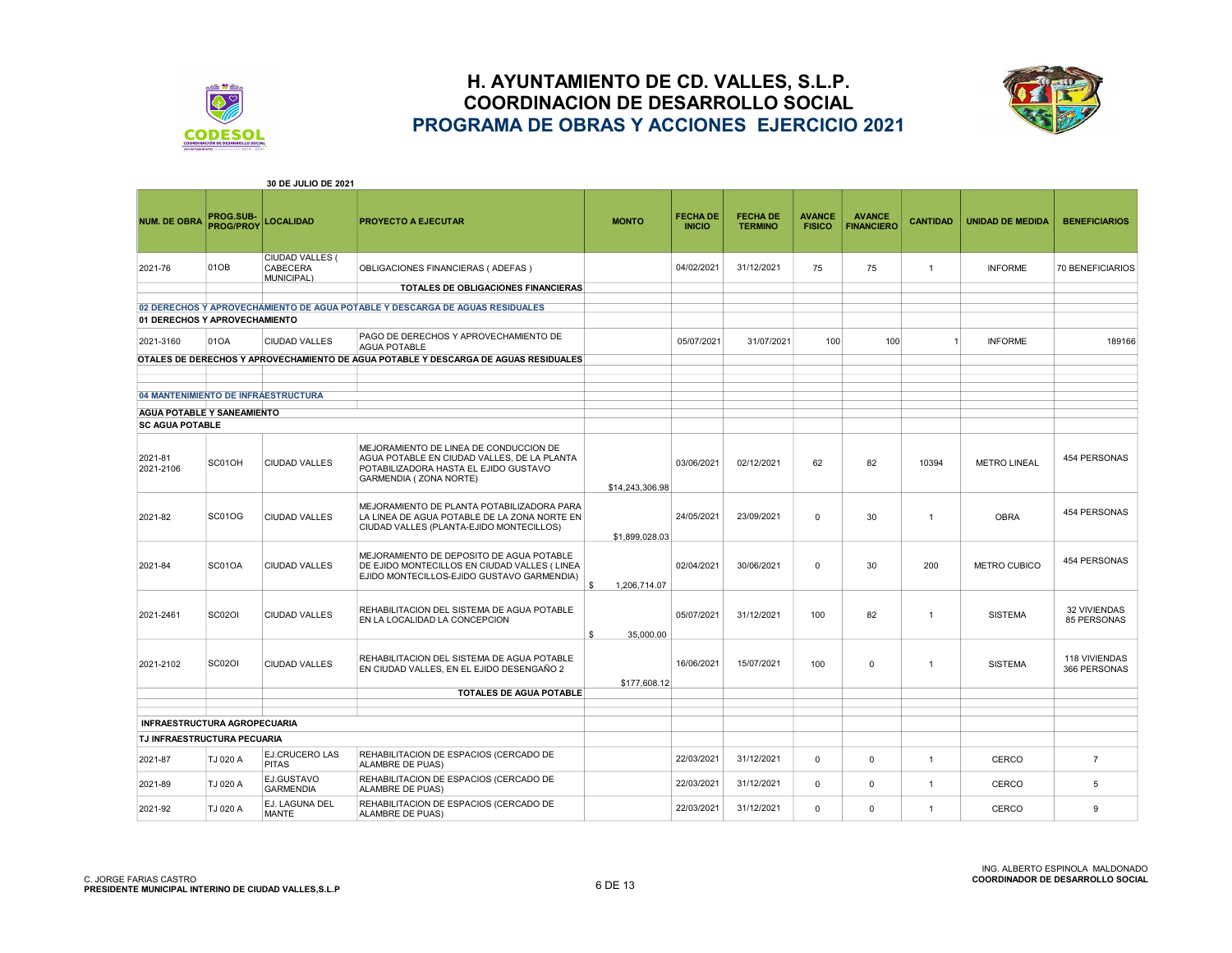



|                             |                               | 30 DE JULIO DE 2021            |                                                                                                                                                     |              |                                  |                                   |                                |                                    |                 |                         |                       |
|-----------------------------|-------------------------------|--------------------------------|-----------------------------------------------------------------------------------------------------------------------------------------------------|--------------|----------------------------------|-----------------------------------|--------------------------------|------------------------------------|-----------------|-------------------------|-----------------------|
| <b>NUM. DE OBRA</b>         | PROG.SUB-<br><b>PROG/PROY</b> | <b>LOCALIDAD</b>               | <b>PROYECTO A EJECUTAR</b>                                                                                                                          | <b>MONTO</b> | <b>FECHA DE</b><br><b>INICIO</b> | <b>FECHA DE</b><br><b>TERMINO</b> | <b>AVANCE</b><br><b>FISICO</b> | <b>AVANCE</b><br><b>FINANCIERO</b> | <b>CANTIDAD</b> | <b>UNIDAD DE MEDIDA</b> | <b>BENEFICIARIOS</b>  |
| 2021-93                     | TJ 020 A                      | EJ.LAGUNA DEL<br>MANTE         | REHABILITACION DE ESPACIOS (CERCADO DE<br><b>ALAMBRE DE PUAS)</b>                                                                                   |              | 22/03/2021                       | 31/12/2021                        | $\Omega$                       | $\mathbf 0$                        | $\overline{1}$  | CERCO                   | 10                    |
| 2021-94                     | TJ 020 A                      | EJ.LA RAYA                     | REHABILITACION DE ESPACIOS (CERCADO DE<br><b>ALAMBRE DE PUAS)</b>                                                                                   |              | 22/03/2021                       | 31/12/2021                        | $\Omega$                       | $\mathbf 0$                        | $\overline{1}$  | CERCO                   | 9                     |
| 2021-97                     | TJ 020 A                      | EJ.AZULEJO                     | REHABILITACION DE ESPACIOS (CERCADO DE<br>ALAMBRE DE PUAS)                                                                                          |              | 22/03/2021                       | 31/12/2021                        | $\Omega$                       | $\Omega$                           | $\mathbf{1}$    | CERCO                   | 6                     |
| 2021-99                     | TJ 020 A                      | EJ.ALVARO<br>OBREGON CALERA    | REHABILITACION DE ESPACIOS (CERCADO DE<br>ALAMBRE DE PUAS)                                                                                          |              | 22/03/2021                       | 31/12/2021                        | $\Omega$                       | $\Omega$                           | $\overline{1}$  | <b>CERCO</b>            | 6                     |
| 2021-100                    | TJ 020 A                      | EJ.TANCULPAYA                  | REHABILITACION DE ESPACIOS (CERCADO DE<br><b>ALAMBRE DE PUAS)</b>                                                                                   |              | 22/03/2021                       | 31/12/2021                        | $\Omega$                       | $\Omega$                           | $\mathbf{1}$    | CERCO                   | 6                     |
| 2021-102                    | TJ 020 A                      | EJ.LA SUBIDA                   | REHABILITACION DE ESPACIOS (CERCADO DE<br><b>ALAMBRE DE PUAS)</b>                                                                                   |              | 22/03/2021                       | 31/12/2021                        | $\Omega$                       | $\Omega$                           | $\overline{1}$  | CERCO                   | 6                     |
| 2021-2464                   | TJ 020 A                      | <b>COL OBRERA</b>              | REHABILITACION DE ESPACIOS (CERCADO DE<br><b>ALAMBRE DE PUAS)</b>                                                                                   |              | 05/07/2021                       | 31/12/2021                        | $\Omega$                       | $\Omega$                           | $\overline{1}$  | CERCO                   | 6                     |
| TM INFRAESTRUCTURA AGRICOLA |                               |                                |                                                                                                                                                     |              |                                  |                                   |                                |                                    |                 |                         |                       |
| 2021-106                    | TM 030 A                      | COL. ZONA CENTRO               | SUMINISTRO DE HERRAMIENTAS (TALACHE-<br>PICO.PALA CUADRADA PALA<br>REDONDA,,CARRETILLA,BARRA,MACHETE,TRIANGUL<br>O Y CAVA HOYO Y MARTILLO UÑA RECTA |              | 22/03/2021                       | 31/12/2021                        | 0                              | $\mathbf 0$                        | $\overline{1}$  | LOTE DE EQUIPO          | 6                     |
| 2021-107                    | TM 030 A                      | EJ.GUSTAVO<br><b>GARMENDIA</b> | SUMINISTRO DE HERRAMIENTAS (TALACHE-<br>PICO.PALA CUADRADA PALA<br>REDONDA,,CARRETILLA,BARRA,MACHETE,TRIANGUL<br>O Y CAVA HOYO Y MARTILLO UÑA RECTA |              | 22/03/2021                       | 31/12/2021                        | $\Omega$                       | $\Omega$                           | $\mathbf{1}$    | LOTE DE EQUIPO          | 8                     |
| 2021-111                    | TM 030 A                      | <b>EJ.SAN ISIDRO</b>           | SUMINISTRO DE HERRAMIENTAS (TALACHE-<br>PICO.PALA CUADRADA PALA<br>REDONDA,,CARRETILLA,BARRA,MACHETE,TRIANGUL<br>O Y CAVA HOYO Y MARTILLO UÑA RECTA |              | 22/03/2021                       | 31/12/2021                        | $\Omega$                       | $\Omega$                           | $\overline{1}$  | LOTE DE EQUIPO          | $\overline{7}$        |
| 2021-113                    | TM 030 A                      | COL.LAZARO<br><b>CARDENAS</b>  | SUMINISTRO DE HERRAMIENTAS (TALACHE-<br>PICO.PALA CUADRADA PALA<br>REDONDACARRETILLA.BARRA.MACHETE.TRIANGUL<br>O Y CAVA HOYO Y MARTILLO UÑA RECTA   |              | 22/03/2021                       | 31/12/2021                        | $\Omega$                       | $\Omega$                           | $\overline{1}$  | LOTE DE EQUIPO          | $\boldsymbol{\kappa}$ |
| 2021-116                    | TM 030 A                      | EJ. EL CINCO                   | SUMINISTRO DE HERRAMIENTAS (TALACHE-<br>PICO.PALA CUADRADA PALA<br>REDONDA,,CARRETILLA,BARRA,MACHETE,TRIANGUL<br>O Y CAVA HOYO Y MARTILLO UÑA RECTA |              | 22/03/2021                       | 31/12/2021                        | $\Omega$                       | $\Omega$                           | $\overline{1}$  | LOTE DE EQUIPO          | 17                    |
| 2021-117                    | TM 030 A                      | EJ.LOMA DE<br><b>CANOITAS</b>  | SUMINISTRO DE HERRAMIENTAS (TALACHE-<br>PICO.PALA CUADRADA PALA<br>REDONDA,,CARRETILLA,BARRA,MACHETE,TRIANGUL<br>O Y CAVA HOYO Y MARTILLO UÑA RECTA |              | 22/03/2021                       | 31/12/2021                        | $\Omega$                       | $\Omega$                           | $\overline{1}$  | LOTE DE EQUIPO          | 8                     |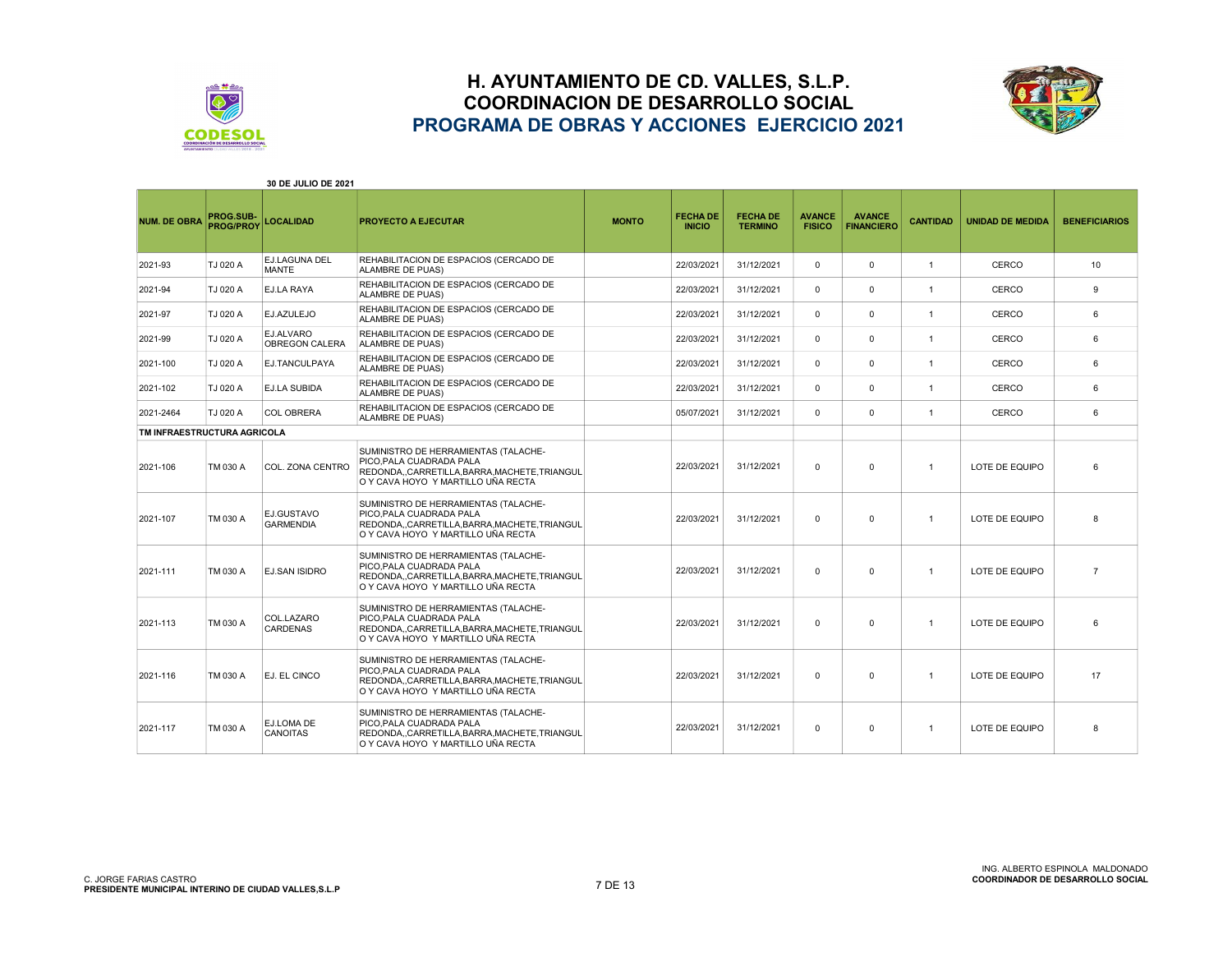



| 30 DE JULIO DE 2021 |                               |                                  |                                                                                                                                                      |              |                                  |                                   |                                |                                    |                 |                         |                      |
|---------------------|-------------------------------|----------------------------------|------------------------------------------------------------------------------------------------------------------------------------------------------|--------------|----------------------------------|-----------------------------------|--------------------------------|------------------------------------|-----------------|-------------------------|----------------------|
| <b>NUM. DE OBRA</b> | PROG.SUB-<br><b>PROG/PROY</b> | <b>LOCALIDAD</b>                 | PROYECTO A EJECUTAR                                                                                                                                  | <b>MONTO</b> | <b>FECHA DE</b><br><b>INICIO</b> | <b>FECHA DE</b><br><b>TERMINO</b> | <b>AVANCE</b><br><b>FISICO</b> | <b>AVANCE</b><br><b>FINANCIERO</b> | <b>CANTIDAD</b> | <b>UNIDAD DE MEDIDA</b> | <b>BENEFICIARIOS</b> |
| 2021-119            | TM 030 A                      | EJ.LA SUBIDA                     | SUMINISTRO DE HERRAMIENTAS (TALACHE-<br>PICO, PALA CUADRADA PALA<br>REDONDA,,CARRETILLA,BARRA,MACHETE,TRIANGUL<br>O Y CAVA HOYO Y MARTILLO UÑA RECTA |              | 22/03/2021                       | 31/12/2021                        | $\Omega$                       | $\Omega$                           | $\overline{1}$  | LOTE DE EQUIPO          | 6                    |
| 2021-120            | TM 030 A                      | EJ.BARRIO DE<br><b>GUADALUPE</b> | SUMINISTRO DE HERRAMIENTAS (TALACHE-<br>PICO, PALA CUADRADA PALA<br>REDONDA,,CARRETILLA,BARRA,MACHETE,TRIANGUL<br>O Y CAVA HOYO Y MARTILLO UÑA RECTA |              | 22/03/2021                       | 31/12/2021                        | $\Omega$                       | $\Omega$                           | $\overline{1}$  | LOTE DE EQUIPO          | 6                    |
| 2021-121            | TM 030 A                      | EJ. EL ZOCOHUITE                 | SUMINISTRO DE HERRAMIENTAS (TALACHE-<br>PICO, PALA CUADRADA PALA<br>REDONDACARRETILLA.BARRA.MACHETE.TRIANGUL<br>O Y CAVA HOYO Y MARTILLO UÑA RECTA   |              | 22/03/2021                       | 31/12/2021                        | $\Omega$                       | $\Omega$                           | $\mathbf{1}$    | LOTE DE EQUIPO          | 6                    |
| 2021-122            | TM 030 A                      | <b>EJ.CAMILLAS</b>               | SUMINISTRO DE HERRAMIENTAS (TALACHE-<br>PICO.PALA CUADRADA PALA<br>REDONDA,,CARRETILLA,BARRA,MACHETE,TRIANGUL<br>O Y CAVA HOYO Y MARTILLO UÑA RECTA  |              | 22/03/2021                       | 31/12/2021                        | $\mathbf{0}$                   | $\mathbf 0$                        | $\overline{1}$  | LOTE DE EQUIPO          | 6                    |
| 2021-124            | TM 030 A                      | <b>EJ.CAMILLAS</b>               | SUMINISTRO DE HERRAMIENTAS (TALACHE-<br>PICO.PALA CUADRADA PALA<br>REDONDA,,CARRETILLA,BARRA,MACHETE,TRIANGUL<br>O Y CAVA HOYO Y MARTILLO UÑA RECTA  |              | 22/03/2021                       | 31/12/2021                        | $\Omega$                       | $\mathbf 0$                        | $\overline{1}$  | LOTE DE EQUIPO          | 6                    |
| 2021-125            | TM 030 A                      | <b>EJ.SAN MIGUEL</b>             | SUMINISTRO DE HERRAMIENTAS (TALACHE-<br>PICO.PALA CUADRADA PALA<br>REDONDA,,CARRETILLA,BARRA,MACHETE,TRIANGUL<br>O Y CAVA HOYO Y MARTILLO UÑA RECTA  |              | 22/03/2021                       | 31/12/2021                        | $\Omega$                       | $\mathbf 0$                        | $\mathbf{1}$    | LOTE DE EQUIPO          | $\overline{7}$       |
| 2021-126            | TM 030 A                      | EJ.CONCEPCION                    | SUMINISTRO DE HERRAMIENTAS (TALACHE-<br>PICO.PALA CUADRADA PALA<br>REDONDA,,CARRETILLA,BARRA,MACHETE,TRIANGUL<br>O Y CAVA HOYO Y MARTILLO UÑA RECTA  |              | 22/03/2021                       | 31/12/2021                        | $\mathbf{0}$                   | $\mathbf 0$                        | $\overline{1}$  | LOTE DE EQUIPO          | 6                    |
| 2021-127            | TM 030 A                      | EJ. CONCEPCION                   | SUMINISTRO DE HERRAMIENTAS (TALACHE-<br>PICO, PALA CUADRADA PALA<br>REDONDA,,CARRETILLA,BARRA,MACHETE,TRIANGUL<br>O Y CAVA HOYO Y MARTILLO UÑA RECTA |              | 22/03/2021                       | 31/12/2021                        | $\Omega$                       | $\mathbf 0$                        | $\overline{1}$  | LOTE DE EQUIPO          | 6                    |
| 2021-128            | TM 030 A                      | EJ.DESENGAÑO 2                   | SUMINISTRO DE HERRAMIENTAS (TALACHE-<br>PICO.PALA CUADRADA PALA<br>REDONDA,,CARRETILLA,BARRA,MACHETE,TRIANGUL<br>O Y CAVA HOYO Y MARTILLO UÑA RECTA  |              | 22/03/2021                       | 31/12/2021                        | $\mathbf 0$                    | $\mathbf 0$                        | $\overline{1}$  | LOTE DE EQUIPO          | 8                    |
| 2021-132            | TM 030 A                      | <b>EJ.SAN JUAN</b>               | SUMINISTRO DE HERRAMIENTAS (TALACHE-<br>PICO, PALA CUADRADA PALA<br>REDONDA,,CARRETILLA,BARRA,MACHETE,TRIANGUL<br>O Y CAVA HOYO Y MARTILLO UÑA RECTA |              | 22/03/2021                       | 31/12/2021                        | $\Omega$                       | $\mathbf 0$                        | $\overline{1}$  | LOTE DE EQUIPO          | 6                    |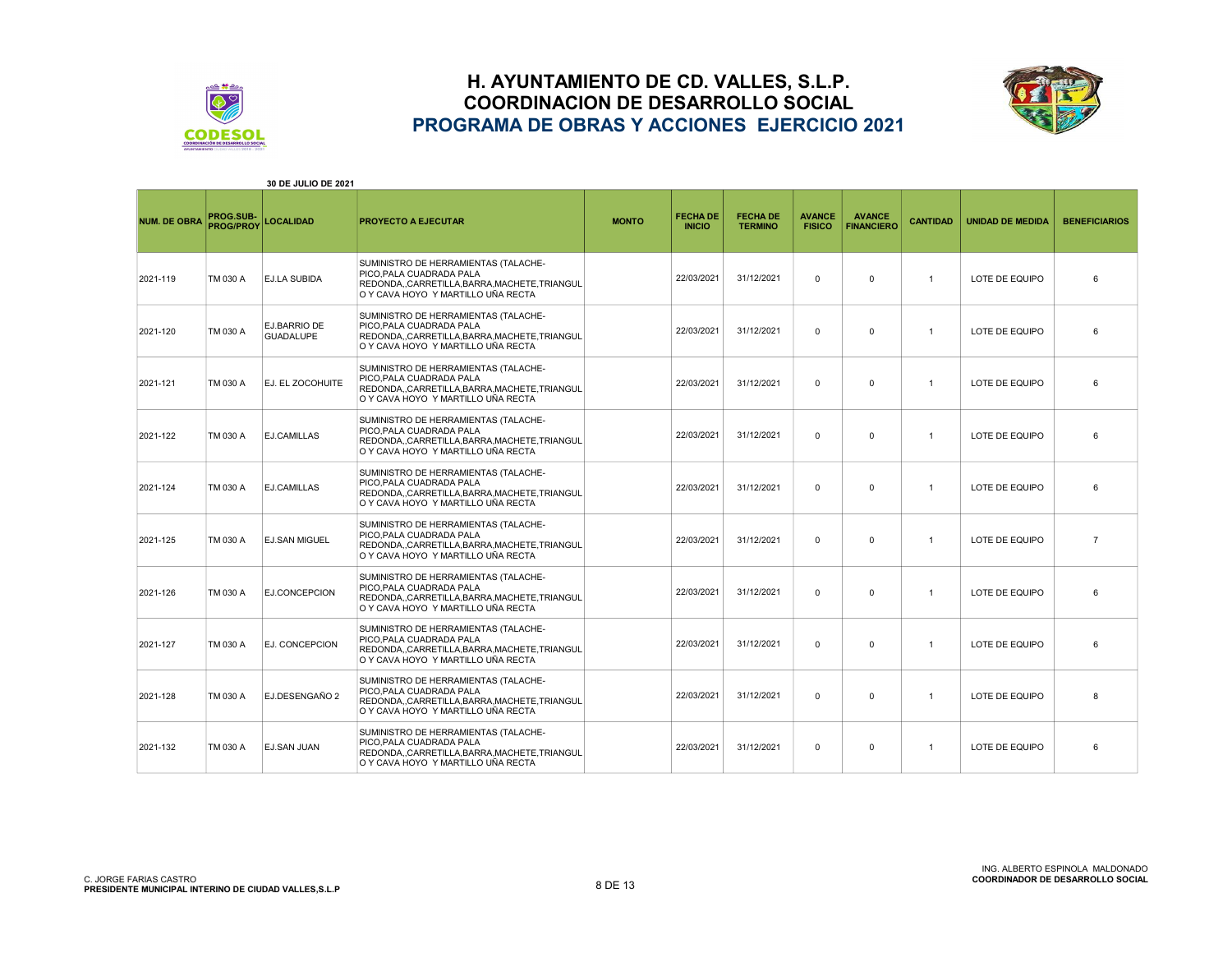



|                     |                               | <b>30 DE JULIO DE 2021</b>     |                                                                                                                                                          |              |                                  |                                   |                                |                                    |                 |                         |                      |
|---------------------|-------------------------------|--------------------------------|----------------------------------------------------------------------------------------------------------------------------------------------------------|--------------|----------------------------------|-----------------------------------|--------------------------------|------------------------------------|-----------------|-------------------------|----------------------|
| <b>NUM. DE OBRA</b> | PROG.SUB-<br><b>PROG/PROY</b> | <b>LOCALIDAD</b>               | <b>PROYECTO A EJECUTAR</b>                                                                                                                               | <b>MONTO</b> | <b>FECHA DE</b><br><b>INICIO</b> | <b>FECHA DE</b><br><b>TERMINO</b> | <b>AVANCE</b><br><b>FISICO</b> | <b>AVANCE</b><br><b>FINANCIERO</b> | <b>CANTIDAD</b> | <b>UNIDAD DE MEDIDA</b> | <b>BENEFICIARIOS</b> |
| 2021-134            | TM 030 A                      | <b>EJ.SAN JUAN</b>             | SUMINISTRO DE HERRAMIENTAS (TALACHE-<br>PICO, PALA CUADRADA PALA<br>REDONDA,,CARRETILLA,BARRA,MACHETE,TRIANGUL<br>O Y CAVA HOYO Y MARTILLO UÑA RECTA     |              | 22/03/2021                       | 31/12/2021                        | $\mathbf 0$                    | $\mathbf 0$                        | $\mathbf{1}$    | LOTE DE EQUIPO          | 6                    |
| 2021-136            | TM 030 A                      | EJ. EL LOBO                    | SUMINISTRO DE HERRAMIENTAS (TALACHE-<br>PICO.PALA CUADRADA PALA<br>REDONDA,,CARRETILLA,BARRA,MACHETE,TRIANGUL<br>O Y CAVA HOYO Y MARTILLO UÑA RECTA      |              | 22/03/2021                       | 31/12/2021                        | 0                              | 0                                  | $\mathbf{1}$    | LOTE DE EQUIPO          | 6                    |
| 2021-137            | TM 030 A                      | EJ. EL CHICAL 1                | SUMINISTRO DE HERRAMIENTAS (TALACHE-<br>PICO, PALA CUADRADA PALA<br>REDONDA,,CARRETILLA,BARRA,MACHETE,TRIANGUL<br>O Y CAVA HOYO Y MARTILLO UÑA RECTA     |              | 22/03/2021                       | 31/12/2021                        | $\mathbf 0$                    | $\Omega$                           | $\mathbf{1}$    | LOTE DE EQUIPO          | 6                    |
| 2021-138            | TM 030 A                      | COL. INFONAVIT 2               | SUMINISTRO DE HERRAMIENTAS (TALACHE-<br>PICO, PALA CUADRADA PALA<br>REDONDA,, CARRETILLA, BARRA, MACHETE, TRIANGUL<br>O Y CAVA HOYO Y MARTILLO UÑA RECTA |              | 22/03/2021                       | 31/12/2021                        | $\mathbf 0$                    | $\mathbf 0$                        | $\mathbf{1}$    | LOTE DE EQUIPO          | 6                    |
| 2021-143            | TM 030 A                      | <b>EJ. CANOAS</b>              | SUMINISTRO DE HERRAMIENTAS (TALACHE-<br>PICO, PALA CUADRADA PALA<br>REDONDA,,CARRETILLA,BARRA,MACHETE,TRIANGUL<br>O Y CAVA HOYO Y MARTILLO UÑA RECTA     |              | 22/03/2021                       | 31/12/2021                        | $\mathbf 0$                    | $\mathbf 0$                        | $\overline{1}$  | LOTE DE EQUIPO          | 6                    |
| 2021-145            | TM 030 A                      | EJ. ZOCOHUITE                  | SUMINISTRO DE HERRAMIENTAS (TALACHE-<br>PICO, PALA CUADRADA PALA<br>REDONDA,,CARRETILLA,BARRA,MACHETE,TRIANGUL<br>O Y CAVA HOYO Y MARTILLO UÑA RECTA     |              | 22/03/2021                       | 31/12/2021                        | $\mathbf 0$                    | $\mathbf 0$                        | $\mathbf{1}$    | LOTE DE EQUIPO          | 6                    |
| 2021-146            | TM 030 A                      | EJ. OJO DE AGUA                | SUMINISTRO DE HERRAMIENTAS (TALACHE-<br>PICO, PALA CUADRADA PALA<br>REDONDA,,CARRETILLA,BARRA,MACHETE,TRIANGUL<br>O Y CAVA HOYO Y MARTILLO UÑA RECTA     |              | 22/03/2021                       | 31/12/2021                        | $\mathbf 0$                    | $\Omega$                           | $\overline{1}$  | LOTE DE EQUIPO          | 6                    |
| 2021-151            | TM 030 A                      | <b>EJ.EL SIDRAL</b>            | SUMINISTRO DE HERRAMIENTAS (TALACHE-<br>PICO, PALA CUADRADA PALA<br>REDONDA,,CARRETILLA,BARRA,MACHETE,TRIANGUL<br>O Y CAVA HOYO Y MARTILLO UÑA RECTA     |              | 22/03/2021                       | 31/12/2021                        | $\mathbf 0$                    | $\mathbf 0$                        | $\mathbf{1}$    | LOTE DE EQUIPO          | 16                   |
| 2021-152            | TM 030 A                      | EJ. LAGUNA DEL<br><b>MANTE</b> | SUMINISTRO DE HERRAMIENTAS (TALACHE-<br>PICO.PALA CUADRADA PALA<br>REDONDA,,CARRETILLA,BARRA,MACHETE,TRIANGUL<br>O Y CAVA HOYO Y MARTILLO UÑA RECTA      |              | 22/03/2021                       | 31/12/2021                        | $\mathbf 0$                    | 0                                  | $\mathbf{1}$    | LOTE DE EQUIPO          | 12                   |
| 2021-154            | TM 030 A                      | <b>EJ.LAS HUERTAS</b>          | SUMINISTRO DE HERRAMIENTAS (TALACHE-<br>PICO, PALA CUADRADA PALA<br>REDONDA,,CARRETILLA,BARRA,MACHETE,TRIANGUL<br>O Y CAVA HOYO Y MARTILLO UÑA RECTA     |              | 22/03/2021                       | 31/12/2021                        | $\mathbf 0$                    | $\Omega$                           | $\mathbf{1}$    | LOTE DE EQUIPO          | 6                    |
| 2021-160            | <b>TM010I</b>                 | <b>EJ.EL SIDRAL</b>            | EQUIPAMIENTO PARA SISTEMA DE RIEGO                                                                                                                       |              | 22/03/2021                       | 31/12/2021                        | $\Omega$                       | $\mathbf 0$                        |                 | <b>METRO LINEAL</b>     | 6                    |
| 2021-162            | <b>TM010I</b>                 | <b>EJ.LA MARINA</b>            | EQUIPAMIENTO PARA SISTEMA DE RIEGO                                                                                                                       |              | 22/03/2021                       | 31/12/2021                        | $\Omega$                       | $\mathbf 0$                        |                 | <b>METRO LINEAL</b>     | 6                    |

30 DE JULIO DE 2021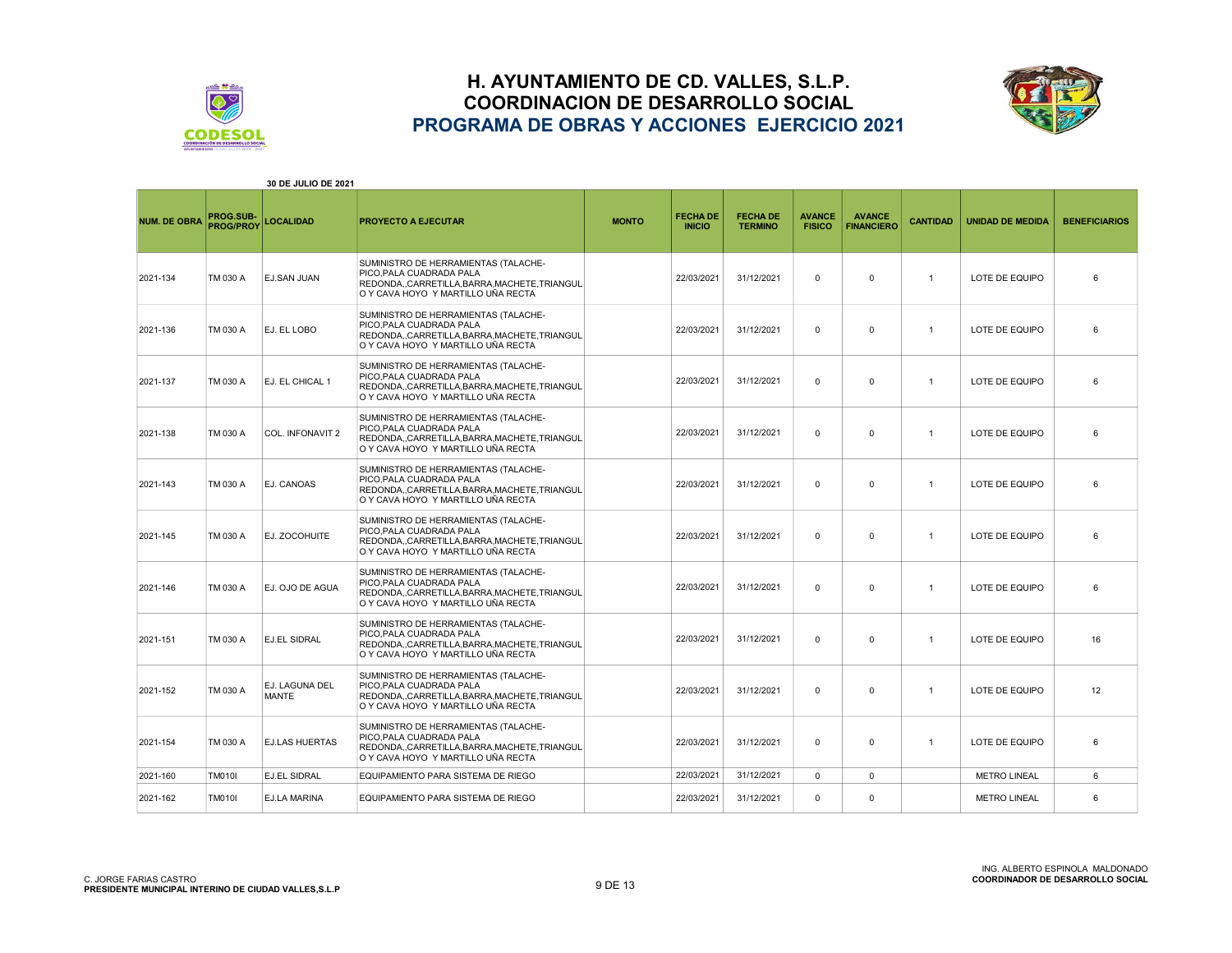



| 30 DE JULIO DE 2021          |                                             |                                          |                                                                         |              |                                  |                                   |                                |                                    |                 |                         |                      |
|------------------------------|---------------------------------------------|------------------------------------------|-------------------------------------------------------------------------|--------------|----------------------------------|-----------------------------------|--------------------------------|------------------------------------|-----------------|-------------------------|----------------------|
| <b>NUM. DE OBRA</b>          | <b>PROG.SUB-</b><br><b>PROG/PROY</b>        | <b>LOCALIDAD</b>                         | <b>PROYECTO A EJECUTAR</b>                                              | <b>MONTO</b> | <b>FECHA DE</b><br><b>INICIO</b> | <b>FECHA DE</b><br><b>TERMINO</b> | <b>AVANCE</b><br><b>FISICO</b> | <b>AVANCE</b><br><b>FINANCIERO</b> | <b>CANTIDAD</b> | <b>UNIDAD DE MEDIDA</b> | <b>BENEFICIARIOS</b> |
| 2021-167                     | TM 030 A                                    | <b>EJ. LOS SABINOS</b>                   | EQUIPAMIENTO CON ARADO AGRICOLA                                         |              | 22/03/2021                       | 31/12/2021                        | 0                              | $\mathbf 0$                        | $\overline{1}$  | LOTE DE EQUIPO          | 6                    |
| 2021-170                     | TM 030 A                                    | EJ. LAGUNA DEL<br>MANTE                  | EQUIPAMIENTO CON ARADO AGRICOLA                                         |              | 22/03/2021                       | 31/12/2021                        | $\Omega$                       | $\mathbf 0$                        | $\overline{1}$  | LOTE DE EQUIPO          | 6                    |
| 2021-175                     | TM010I                                      | COL. VISTA<br><b>HERMOSA</b>             | EQUIPAMIENTO PARA SISTEMA DE RIEGO                                      |              | 22/03/2021                       | 31/12/2021                        | 0                              | 0                                  |                 | <b>METRO LINEAL</b>     | 6                    |
| 2021-183                     | TM 030 A                                    | EJ. EL SIDRAL                            | EQUIPAMIENTO CON REMOLQUE GANADERO                                      |              | 22/03/2021                       | 31/12/2021                        | 0                              | 0                                  | $\mathbf{1}$    | LOTE DE EQUIPO          | 6                    |
| 2021-192                     | TM 030 A                                    | <b>EJ. CAMILLAS</b>                      | EQUIPAMIENTO DE BOMBAS ASPERSORAS                                       |              | 22/03/2021                       | 31/12/2021                        | $\Omega$                       | 0                                  | $\overline{1}$  | LOTE DE EQUIPO          | $\overline{7}$       |
| 2021-195                     | TM 030 A                                    | <b>EJ.LA PILA</b>                        | EQUIPAMIENTO CON PICADORA DE FORRAJE                                    |              | 22/03/2021                       | 31/12/2021                        | 0                              | 0                                  | $\overline{1}$  | LOTE DE EQUIPO          | 6                    |
| 2021-196                     | TM 030 A                                    | COL.20 DE<br><b>NOVIEMBRE</b>            | EQUIPAMIENTO CON PICADORA DE FORRAJE                                    |              | 22/03/2021                       | 31/12/2021                        | $\Omega$                       | $\mathbf 0$                        | $\overline{1}$  | LOTE DE EQUIPO          | 6                    |
| 2021-197                     | <b>TM010I</b>                               | EJ.ZOCOHUITE                             | EQUIPAMIENTO PARA SISTEMA DE RIEGO                                      |              | 22/03/2021                       | 31/12/2021                        | $\Omega$                       | $\mathbf 0$                        |                 | <b>METRO LINEAL</b>     | 6                    |
| 2021-200                     | TM 030 A                                    | COL. MENDEZ                              | EQUIPAMIENTO CON PICADORA DE FORRAJE                                    |              | 22/03/2021                       | 31/12/2021                        | $\Omega$                       | $\mathbf 0$                        | $\mathbf{1}$    | LOTE DE EQUIPO          | 6                    |
| 2021-203                     | TM 030 A                                    | EJ. IGNACIO                              | EQUIPAMIENTO CON PICADORA DE FORRAJE                                    |              | 22/03/2021                       | 31/12/2021                        | $\mathbf 0$                    | 0                                  | $\overline{1}$  | LOTE DE EQUIPO          | 6                    |
| 2021-205                     | TM 030 A                                    | ZARAGOZA<br>FRACC VILLAS DE<br>SAN PEDRO | EQUIPAMIENTO DE BOMBAS ASPERSORAS                                       |              | 22/03/2021                       | 31/12/2021                        | $\mathbf 0$                    | 0                                  | $\overline{1}$  | LOTE DE EQUIPO          | 6                    |
| 2021-206                     | TM 030 A                                    | <b>EJ. CERRO ALTO</b>                    | EQUIPAMIENTO CON FERTILIZADORA                                          |              | 22/03/2021                       | 31/12/2021                        | $\Omega$                       | $\Omega$                           | $\overline{1}$  | LOTE DE EQUIPO          | 6                    |
| 2021-208                     | <b>TM010I</b>                               | EJ. LA LIMA                              | EQUIPAMIENTO PARA SISTEMA DE RIEGO                                      |              | 22/03/2021                       | 31/12/2021                        | $\Omega$                       | $\Omega$                           |                 | <b>METRO LINEAL</b>     | 6                    |
| 2021-211                     | <b>TM 030A</b>                              | COL. TAMPICO                             | EQUIPAMIENTO CON REMOLQUE GANADERO                                      |              | 22/03/2021                       | 31/12/2021                        | $\Omega$                       | $\Omega$                           | $\overline{1}$  | LOTE DE EQUIPO          | 6                    |
| 2021-213                     | <b>TM 030A</b>                              | COL. EL CARMEN 2                         | EQUIPAMIENTO CON PICADORA DE FORRAJE                                    |              | 22/03/2021                       | 31/12/2021                        | $\Omega$                       | $\Omega$                           | $\overline{1}$  | LOTE DE EQUIPO          | 6                    |
| 2021-2466                    | <b>TM 030A</b>                              | <b>LAGUNA DEL MANTE</b>                  | EQUIPAMIENTO CON REMOLQUE GANADERO                                      |              | 05/07/2021                       | 31/12/2021                        | $\Omega$                       | $\mathbf 0$                        | $\overline{1}$  | LOTE DE EQUIPO          | ĥ                    |
| 2021-2468                    | <b>TM 030A</b>                              | <b>ZARAGOZA</b>                          | EQUIPAMIENTO CON REMOLQUE CAMA BAJA                                     |              | 05/07/2021                       | 31/12/2021                        | 0                              | $\mathbf 0$                        | $\overline{1}$  | LOTE DE EQUIPO          | 6                    |
| 2021-2469                    | <b>TM 030A</b>                              | <b>LAGUNA DEL MANTE</b>                  | EQUIPAMIENTO CON ESCARIFICADORA<br>CULTIVADORA ENGANCHE DE TRES PUNTOS  |              | 05/07/2021                       | 31/12/2021                        | $\Omega$                       | $\mathbf 0$                        | $\overline{1}$  | LOTE DE EQUIPO          | 6                    |
| 2021-2470                    | <b>TM 030A</b>                              | <b>TOCONALA</b>                          | EQUIPAMIENTO CON TRAPICHE                                               |              | 05/07/2021                       | 31/12/2021                        | $\Omega$                       | 0                                  | $\mathbf{1}$    | LOTE DE EQUIPO          | 6                    |
| TR INFRAESTRUCTURA ARTESANAL |                                             |                                          |                                                                         |              |                                  |                                   |                                |                                    |                 |                         |                      |
| 2021-214                     | TR 01                                       | COL. SAN RAFAEL                          | EQUIPAMIENTO PARA TALLER CONFECCION DE<br>PRENDAS CON BORDADO ARTESANAL |              | 22/03/2021                       | 31/12/2021                        | $\Omega$                       | $\Omega$                           | $\overline{1}$  | <b>TALLER ARTESANAL</b> | 6                    |
| 2021-216                     | TR 01                                       | COL. FRANCISCO I<br><b>MADERO</b>        | EQUIPAMIENTO PARA TALLER CONFECCION DE<br>PRENDAS CON BORDADO ARTESANAL |              | 22/03/2021                       | 31/12/2021                        | 0                              | $\mathbf 0$                        | $\overline{1}$  | <b>TALLER ARTESANAL</b> | 6                    |
| 2021-218                     | TR 01                                       | COL. INFONAVIT 1                         | EQUIPAMIENTO PARA TALLER CONFECCION DE<br>PRENDAS CON BORDADO ARTESANAL |              | 22/03/2021                       | 31/12/2021                        | $\Omega$                       | $\Omega$                           | $\overline{1}$  | <b>TALLER ARTESANAL</b> | 6                    |
| 2021-219                     | TR 01                                       | EJ. EJIDO LA<br><b>HINCADA</b>           | EQUIPAMIENTO PARA TALLER CONFECCION DE<br>PRENDAS CON BORDADO ARTESANAL |              | 22/03/2021                       | 31/12/2021                        | 0                              | 0                                  | $\overline{1}$  | <b>TALLER ARTESANAL</b> | 6                    |
|                              | TP INFRAESTRUCTURA APICOLA Y AGROINDUSTRIAL |                                          |                                                                         |              |                                  |                                   |                                |                                    |                 |                         |                      |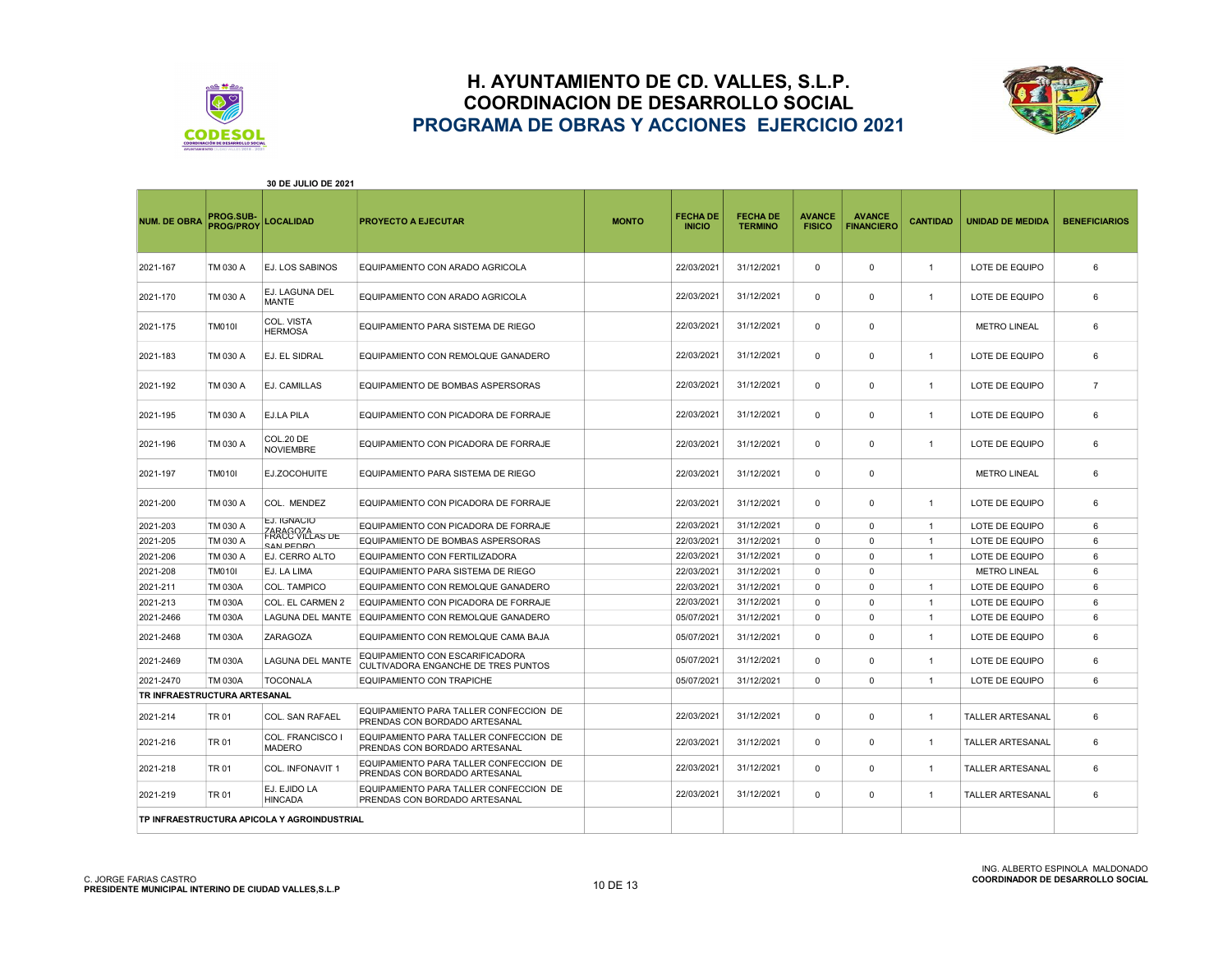



| 30 DE JULIO DE 2021 |                                      |                                            |                                                                      |              |                                  |                                   |                                |                                    |                 |                         |                      |
|---------------------|--------------------------------------|--------------------------------------------|----------------------------------------------------------------------|--------------|----------------------------------|-----------------------------------|--------------------------------|------------------------------------|-----------------|-------------------------|----------------------|
| <b>NUM. DE OBRA</b> | <b>PROG.SUB-</b><br><b>PROG/PROY</b> | <b>LOCALIDAD</b>                           | <b>PROYECTO A EJECUTAR</b>                                           | <b>MONTO</b> | <b>FECHA DE</b><br><b>INICIO</b> | <b>FECHA DE</b><br><b>TERMINO</b> | <b>AVANCE</b><br><b>FISICO</b> | <b>AVANCE</b><br><b>FINANCIERO</b> | <b>CANTIDAD</b> | <b>UNIDAD DE MEDIDA</b> | <b>BENEFICIARIOS</b> |
| 2021-222            | TP 01                                | <b>COL. BARRIO LAS</b><br><b>LOMAS</b>     | EQUIPAMIENTO PARA TALLER DE TORTILLERIA DE<br><b>HARINA</b>          |              | 22/03/2021                       | 31/12/2021                        | 0                              | $\mathbf 0$                        | $\overline{1}$  | <b>TALLER</b>           | 6                    |
| 2021-223            | TP 01                                | <b>EJ.CRUCERO LAS</b><br><b>PITAS</b>      | EQUIPAMIENTO PARA MOLINO DE NIXTAMAL                                 |              | 22/03/2021                       | 31/12/2021                        | $\mathbf 0$                    | 0                                  | $\overline{1}$  | <b>MOLINO</b>           | 6                    |
| 2021-224            | <b>TP 01</b>                         | COL. EL CARMEN 2                           | EQUIPAMIENTO PARA TALLER DE TORTILLERIA DE<br><b>HARINA</b>          |              | 22/03/2021                       | 31/12/2021                        | $\mathbf 0$                    | $\mathbf 0$                        | $\overline{1}$  | TALLER                  | 6                    |
| 2021-228            | TP 01                                | <b>COL. FRACC VILLAS</b><br><b>DEL SOL</b> | EQUIPAMIENTO PARA TALLER DE TORTILLERIA DE<br><b>HARINA</b>          |              | 22/03/2021                       | 31/12/2021                        | $\Omega$                       | $\mathbf{0}$                       | $\overline{1}$  | <b>TALLER</b>           | 6                    |
| 2021-229            | <b>TP 01</b>                         | <b>EJ.EL GRITADERO</b>                     | EQUIPAMIENTO PARA MOLINO DE NIXTAMAL                                 |              | 22/03/2021                       | 31/12/2021                        | $\Omega$                       | $\mathbf 0$                        | $\overline{1}$  | <b>MOLINO</b>           | 6                    |
| 2021-230            | TP 01                                | EJ.CHANTOL                                 | EQUIPAMIENTO PARA MOLINO DE NIXTAMAL                                 |              | 22/03/2021                       | 31/12/2021                        | 0                              | $\mathbf 0$                        | $\mathbf{1}$    | <b>MOLINO</b>           | 6                    |
| 2021-232            | TP 01                                | COL. CUAUHTEMOC                            | EQUIPAMIENTO PARA TALLER DE EMBUTIDOS                                |              | 22/03/2021                       | 31/12/2021                        | $\Omega$                       | $\mathbf 0$                        | $\overline{1}$  | TALLER                  | 6                    |
| 2021-242            | TP 01                                | EJ. LAGUNA DEL<br>MANTE                    | EQUIPAMIENTO PARA TALLER DE EMBUTIDOS                                |              | 22/03/2021                       | 31/12/2021                        | 0                              | $\mathbf 0$                        | $\mathbf{1}$    | <b>TALLER</b>           | 6                    |
| 2021-248            | <b>TP 01</b>                         | FRACC. VILLA REAL                          | EQUIPAMIENTO PARA TALLER DE EMBUTIDOS                                |              | 22/03/2021                       | 31/12/2021                        | 0                              | $\mathbf 0$                        | $\mathbf{1}$    | <b>TALLER</b>           | 6                    |
| 2021-252            | TP 01                                | COL. LAS<br><b>HUASTECAS</b>               | EQUIPAMIENTO PARA TALLER DE EMBUTIDOS                                |              | 22/03/2021                       | 31/12/2021                        | $\mathbf 0$                    | $\mathbf 0$                        | $\overline{1}$  | TALLER                  | 6                    |
| 2021-264            | TP 01                                | COL.IGNACIO<br><b>GARCIA TELLEZ</b>        | EQUIPAMIENTO PARA TALLER DE EMBUTIDOS                                |              | 22/03/2021                       | 31/12/2021                        | 0                              | $\mathbf 0$                        | $\mathbf{1}$    | <b>TALLER</b>           | 6                    |
| 2021-266            | TP 01                                | COL.HIDALGO                                | EQUIPAMIENTO PARA TALLER DE EMBUTIDOS                                |              | 22/03/2021                       | 31/12/2021                        | 0                              | $\mathbf 0$                        | $\overline{1}$  | <b>TALLER</b>           | 6                    |
| 2021-270            | TP 01                                | EJ. COYOLES                                | EQUIPAMIENTO PARA RASPAS Y LICUADOS CON<br><b>FRUTA DE LA REGION</b> |              | 22/03/2021                       | 31/12/2021                        | $\Omega$                       | $\mathbf 0$                        | $\overline{1}$  | <b>TALLER</b>           | 6                    |
| 2021-273            | TP 01                                | <b>COL. VISTAHERMOSA</b>                   | EQUIPAMIENTO PARA RASPAS Y LICUADOS CON<br><b>FRUTA DE LA REGION</b> |              | 22/03/2021                       | 31/12/2021                        | $\Omega$                       | $\mathbf 0$                        | $\overline{1}$  | <b>TALLER</b>           | 6                    |
| 2021-280            | <b>TP 01</b>                         | EJ. LA HINCADA                             | EQUIPAMIENTO PARA RASPAS Y LICUADOS CON<br><b>FRUTA DE LA REGION</b> |              | 22/03/2021                       | 31/12/2021                        | 0                              | $\mathbf 0$                        | $\mathbf{1}$    | <b>TALLER</b>           | 6                    |
| 2021-281            | TP 01                                | COL. CONSUELO                              | EQUIPAMIENTO PARA RASPAS Y LICUADOS CON<br><b>FRUTA DE LA REGION</b> |              | 22/03/2021                       | 31/12/2021                        | 0                              | $\mathbf 0$                        | $\mathbf{1}$    | <b>TALLER</b>           | 6                    |
| 2021-284            | TP 01                                | COL.ZONA CENTRO                            | EQUIPAMIENTO PARA RASPAS Y LICUADOS CON<br><b>FRUTA DE LA REGION</b> |              | 22/03/2021                       | 31/12/2021                        | $\mathbf 0$                    | 0                                  | $\overline{1}$  | <b>TALLER</b>           | 6                    |
| 2021-286            | TP 01                                | COL.VILLAS DEL<br><b>REAL</b>              | EQUIPAMIENTO PARA RASPAS Y LICUADOS CON<br>FRUTA DE LA REGION        |              | 22/03/2021                       | 31/12/2021                        | $\Omega$                       | $\Omega$                           | $\mathbf{1}$    | TALLER                  | 6                    |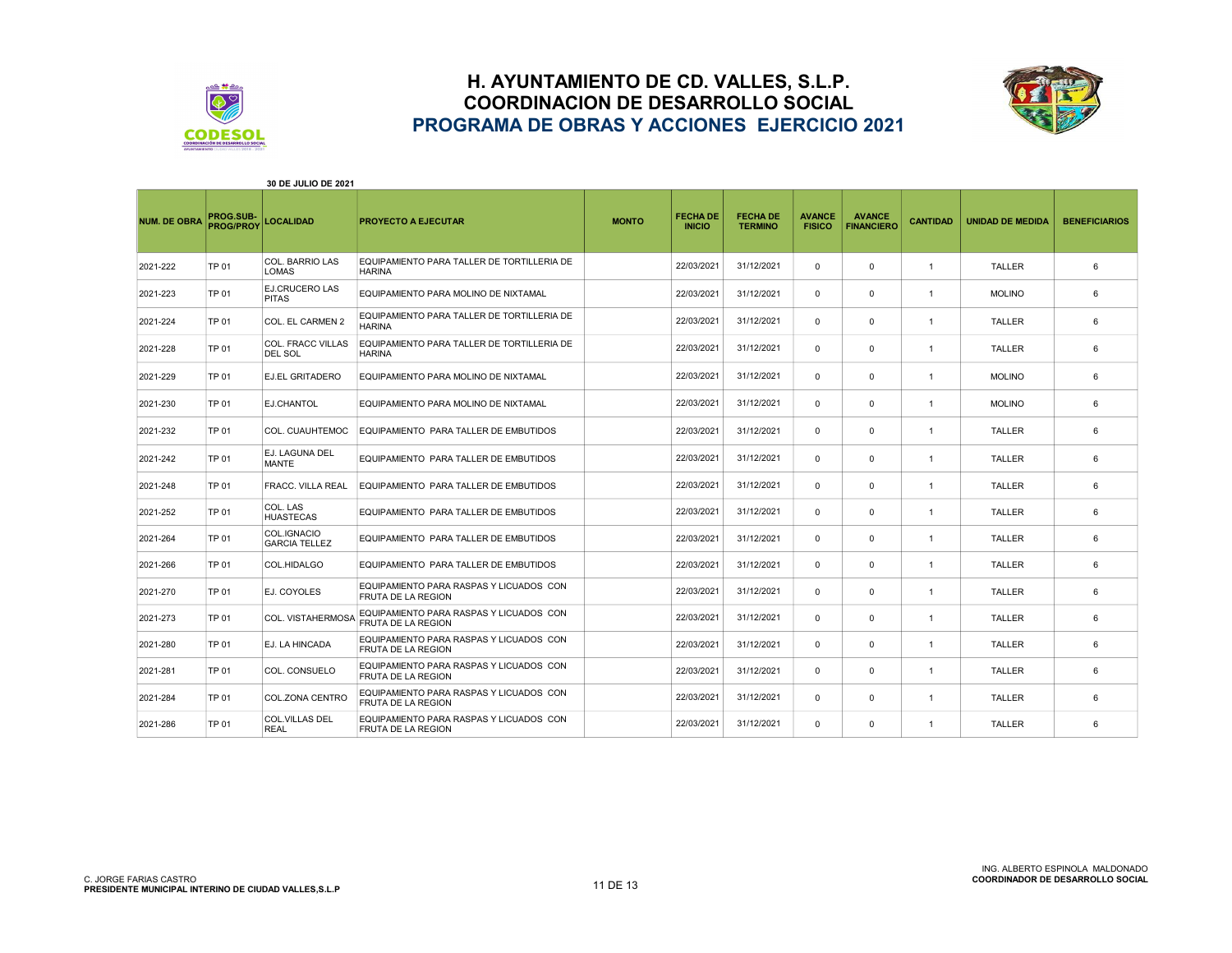



| 30 DE JULIO DE 2021                  |                                      |                                                              |                                                                                             |                  |                                  |                                   |                                |                                    |                 |                                      |                      |
|--------------------------------------|--------------------------------------|--------------------------------------------------------------|---------------------------------------------------------------------------------------------|------------------|----------------------------------|-----------------------------------|--------------------------------|------------------------------------|-----------------|--------------------------------------|----------------------|
| <b>NUM. DE OBRA</b>                  | <b>PROG.SUB-</b><br><b>PROG/PROY</b> | <b>LOCALIDAD</b>                                             | <b>PROYECTO A EJECUTAR</b>                                                                  | <b>MONTO</b>     | <b>FECHA DE</b><br><b>INICIO</b> | <b>FECHA DE</b><br><b>TERMINO</b> | <b>AVANCE</b><br><b>FISICO</b> | <b>AVANCE</b><br><b>FINANCIERO</b> | <b>CANTIDAD</b> | <b>UNIDAD DE MEDIDA</b>              | <b>BENEFICIARIOS</b> |
| 2021-2472                            | TP 01                                | <b>TRONCONES Y LA</b><br><b>CORRIENTE</b>                    | EQUIPAMIENTO PARA TALLER DE EMBUTIDOS                                                       |                  | 05/07/2021                       | 31/12/2021                        | 0                              | 0                                  | $\overline{1}$  | TALLER                               | 6                    |
| 2021-2471                            | TP 01                                | <b>MAGISTERIAL</b>                                           | EQUIPAMIENTO PARA TALLER DE TORTILLERIA DE<br><b>HARINA</b>                                 |                  | 05/07/2021                       | 31/12/2021                        | 0                              | 0                                  | $\overline{1}$  | TALLER                               | 6                    |
|                                      |                                      |                                                              | TOTALES DE INFRAESTRUCTURA AGROPECUARIA                                                     |                  |                                  |                                   |                                |                                    |                 |                                      |                      |
|                                      |                                      |                                                              |                                                                                             |                  |                                  |                                   |                                |                                    |                 |                                      |                      |
| <b>SK MANEJO DE RESIDUOS SOLIDOS</b> |                                      |                                                              |                                                                                             |                  |                                  |                                   |                                |                                    |                 |                                      |                      |
| 2021-288                             | SK01OA                               | <b>CIUDAD VALLES (</b><br>CARECERA                           | MANEJO DE RESIDUOS SOLIDOS                                                                  |                  | 04/02/2021                       | 31/12/2021                        | 50                             | 58                                 | 5               | <b>HECTAREA</b>                      | 189,166              |
|                                      |                                      |                                                              | TOTAL MANEJO DE RESIDUOS SOLIDOS                                                            |                  |                                  |                                   |                                |                                    |                 |                                      |                      |
| SE URBANIZACION                      |                                      |                                                              |                                                                                             |                  |                                  |                                   |                                |                                    |                 |                                      |                      |
| 2021-290                             | SE02OJ                               | <b>UIUDAD VALLES (</b><br>CABECERA<br><b>MUNICIDALY</b>      | ADQUISICION DE LUMINARIAS (EJERCICIO 2021)                                                  |                  | 04/02/2021                       | 31/12/2021                        | 100                            | 100                                | 12,000          | <b>LUMINARIA</b>                     | 189,166              |
| 2021-2103                            | SE02OJ                               | <b>CIUDAD VALLES</b>                                         | REHABILITACION DE ALUMBRADO PUBLICO                                                         | 338,830.20<br>\$ | 15/07/2021                       | 04/08/2021                        | $\mathbf 0$                    | $\mathbf 0$                        | 110             | LUMINARIA                            | 189,166              |
| 2021-2105                            | <b>SE010A</b>                        | CIUDAD VALLES (<br>CABECERA<br>MUNICIPAL)                    | MANTENIMIENTO DE INFRAESTRUCTURA -<br>DESARROLLO URBANO                                     |                  | 04/02/2021                       | 31/12/2021                        | 0                              | 0                                  |                 |                                      |                      |
|                                      |                                      |                                                              | <b>TOTAL URBANIZACION</b>                                                                   |                  |                                  |                                   |                                |                                    |                 |                                      |                      |
|                                      |                                      |                                                              | TOTALES DE MANTENIMIENTO DE INFRAESTRUCTURA                                                 |                  |                                  |                                   |                                |                                    |                 |                                      |                      |
| <b>05 SEGURIDAD PUBLICA</b>          |                                      |                                                              |                                                                                             |                  |                                  |                                   |                                |                                    |                 |                                      |                      |
| <b>UI SEGURIDAD PUBLICA</b>          |                                      |                                                              |                                                                                             |                  |                                  |                                   |                                |                                    |                 |                                      |                      |
| 2021-300                             | UI01                                 | <b>CIUDAD VALLES (</b><br>CABECERA<br><b>CIUDAD VALLES (</b> | PAGO DE ALUMBRADO PUBLICO                                                                   |                  | 04/02/2021                       | 31/12/2021                        | 50                             | 50                                 | $\overline{1}$  | PAGO DE<br><b>ALUMBRADO</b>          | 189,166              |
| 2021-301                             | UI01                                 | CABECERA<br>MUNICIPAL)                                       | PAGO DE PLANTILLAS DE DSPYTM DEL EJERCICIO<br>2021                                          |                  | 04/02/2021                       | 31/12/2021                        | 49                             | 49                                 | 139             | PLAZA OPERATIVA                      | 189,166              |
|                                      |                                      |                                                              | <b>TOTALES DE SEGURIDAD PUBLICA</b>                                                         |                  |                                  |                                   |                                |                                    |                 |                                      |                      |
| <b>06 REQUERIMIENTOS</b>             |                                      |                                                              |                                                                                             |                  |                                  |                                   |                                |                                    |                 |                                      |                      |
| <b>SS ASISTENCIA SOCIAL</b>          |                                      |                                                              |                                                                                             |                  |                                  |                                   |                                |                                    |                 |                                      |                      |
| 2021-2104                            | <b>SS02OB</b>                        | <b>CIUDAD VALLES (</b><br>CABECERA                           | DESASTRES NATURALES                                                                         |                  | 04/02/2021                       | 31/12/2021                        | 0                              | 0                                  |                 | LOTE DE EQUIPO                       | 189,166              |
| SF ACCIONES COMPLEMENTARIAS          |                                      |                                                              |                                                                                             |                  |                                  |                                   |                                |                                    |                 |                                      |                      |
| 2021-547                             | <b>SF010A</b>                        | CIUDAD VALLES (<br>CABECERA<br>MUNICIPAL)                    | ACCIONES COMPLEMENTARIAS DE<br>ABASTECIMIENTO DE AGUA POTABLE (DOTACION<br>DE AGUA POTABLE) |                  | 04/02/2021                       | 31/12/2021                        | $\mathbf 0$                    | 0                                  |                 | <b>METRO CUBICO</b>                  |                      |
| 2021-1063                            | SF02OA                               | <b>CIUDAD VALLES</b>                                         | MANTENIMIENTO DE VEHICULOS RECOLECTORES                                                     | 826,211.51<br>\$ | 05/05/2021                       | 31/12/2021                        | 100                            | 52                                 | 28              | <b>VEHICULO</b><br><b>RECOLECTOR</b> | 189,166              |
| <b>U6 GASTOS INDIRECTOS</b>          |                                      |                                                              |                                                                                             |                  |                                  |                                   |                                |                                    |                 |                                      |                      |